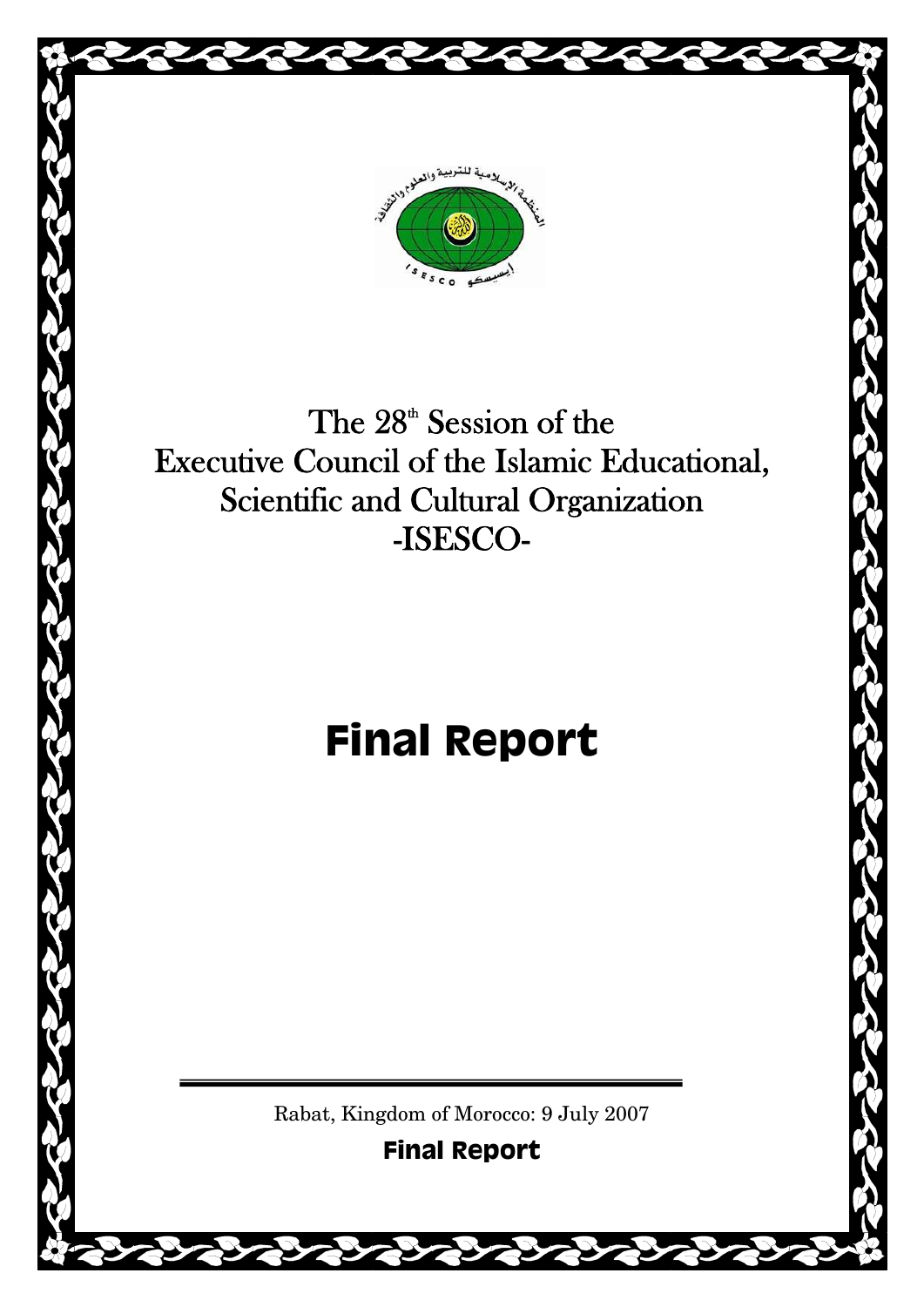With the help of Allah, the Executive Council of the Islamic Educational, Scientific and Cultural Organization -ISESCO- held its  $28<sup>th</sup>$  session at the Organization's permanent headquarters, on Monday 23 Jumada II, 1428 A.H. corresponding to 9 July 2007. The proceedings of the session were attended by the members of the Council and their accompanying delegations, except for the representatives of the Republic of Azerbaijan, Republic of Indonesia, Republic of Tajikistan, Syrian Arab Republic, Republic of Suriname, Republic of Sierra Leone, Republic of Iraq and Republic of Lebanon (Annex 1: list of attending members of the Executive Council or their representatives).

The opening session was held in the presence of His Excellency Dr. Boubakar Doukouré, Chairman of the Executive Council of the Islamic Educational, Scientific and Cultural Organization, His Excellency Dr. Habib El Malki, Minister of National Education, Higher Education, Executive Training and Scientific Research of the Kingdom of Morocco, President of the 9<sup>th</sup> General Conference, His Excellency Dr. Abdulaziz Othman Altwaijri, the Director General of the Islamic Educational, Scientific and Cultural Organization, a number of Member States' Ambassadors accredited to the Kingdom of Morocco, the representatives of regional and international organizations and a host of intellectuals and journalists.

The session was opened with the recitation of some verses of the Holy Quran. Then, His Excellency Dr. Boubakar Doukouré, Chairman of the Executive Council of ISESCO, made an address in which he first expressed his pleasure to take on his tasks as Chairman of the Executive Council of ISESCO. He also expressed his thanks and gratitude for the trust put in him, reaffirming his determination to work jointly with his colleagues the members of the Council towards implementing the role of the Executive Council to serve ISESCO's civilizational mission. He pointed out that the most valuable lesson to draw from ISESCO Silver Jubilee is dedication in work that yields good results and perseverance of efforts to achieve the best outcome. He lauded the significant efforts led by His Excellency Dr. Abdulaziz Othman Altwaijri, the Director General of ISESCO, to boost the performance of ISESCO at all levels.

In his address, His Excellency Dr. Habib El Malki, Minister of National Education, Higher Education, Executive Training and Scientific Research in the Moroccan government and President of ISESCO's Ninth General Conference, welcomed the members of the Executive Council. He also congratulated His Excellency Dr. Boubakar Doukouré for his election as Chairman of the Executive Council, lauding the achievements that ISESCO made in its fields of competence over the past period. Furthermore, he commended the Three-Year Action Plan for the Years 2007-2009 as well as ISESCO's programmes that are ever-developing and meet the requirements of globalization. He also praised the General Directorate of the Organization and the Director General who has made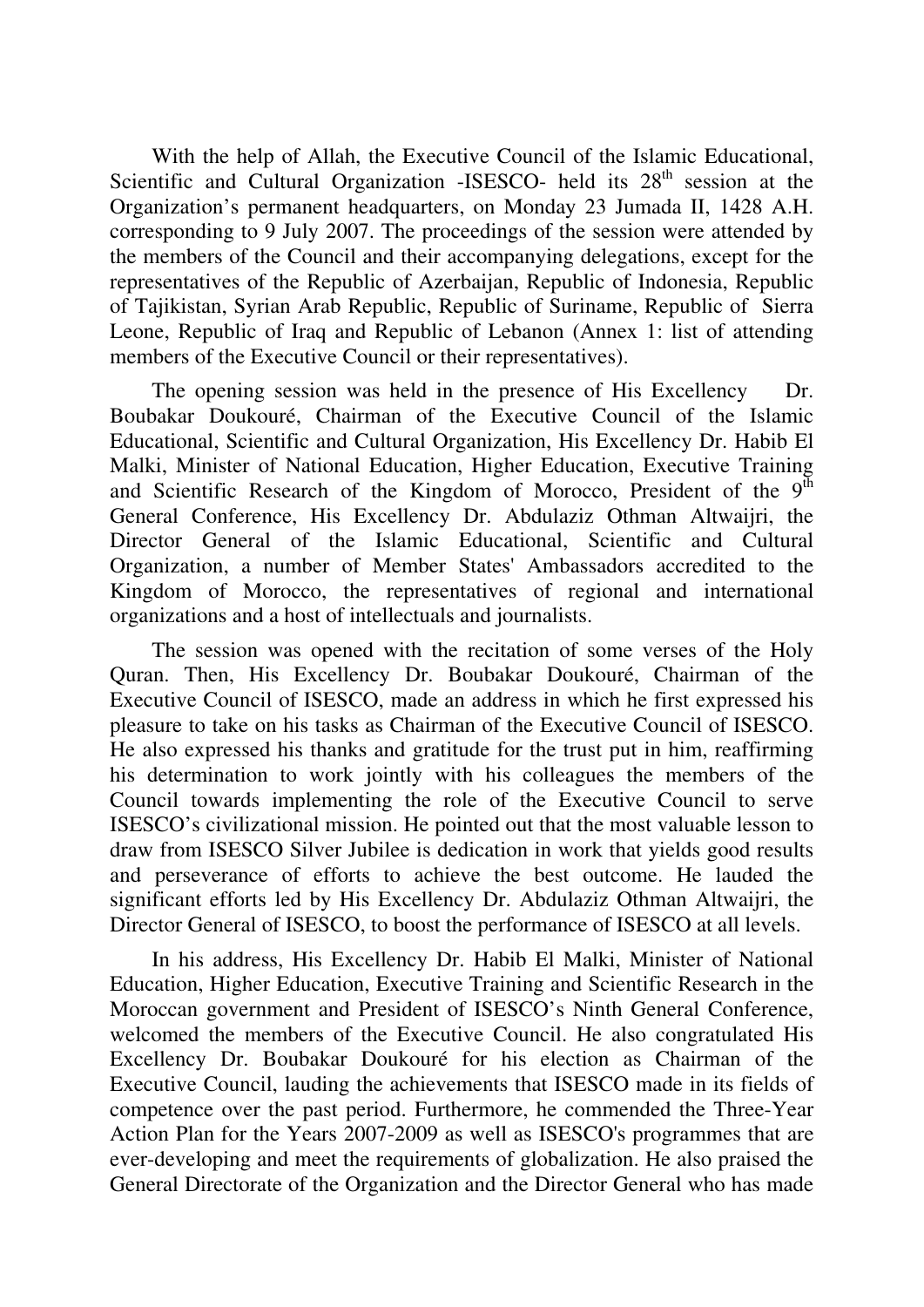a number of achievements for the Organization and is still deploying efforts in total dedication. Besides, he lauded the outstanding efforts of the Organization in the field of dialogue among cultures, civilisations and religions as a means of promoting peace and coexistence among nations and peoples. Moreover, he said that this session coincides with the launch of the implementation of ISESCO Three-Year Action Plan for the Years 2007-2009 which features a comprehensive strategic approach to the issues of education, science, culture and communication following an integrated and harmonized vision; this Action Plan also displays a genuine willingness to develop ISESCO's action for the benefit of Member States. Besides, he called for intensifying efforts to achieve the objectives set out in this Plan and enhancing cooperation between ISESCO and similar regional and international organizations.

Afterwards, His Excellency Dr. Abdulaziz Othman Altwaijri, the Director General of the Islamic Educational, Scientific and Cultural Organization, made an address in which he first expressed his delight at the convening of this session for the first time in this period, in accordance with a resolution by ISESCO  $9<sup>th</sup>$ General Conference. He pointed out that this is the first session under the 2007- 2009 Three-Year Action Plan, and is held just after the celebration of ISESCO Silver Jubilee, that is after 25 years of commendable achievements in the history of ISESCO which have made its towering reputation, strengthened its presence, and opened wider horizons for it on the pathway of fruitful action on various levels for the benefit of the Member States.

The Director General explained that ISESCO's action under the present Action Plan targets four strategic objectives, namely: to develop the educational system, the aim being to reduce illiteracy in its general acceptance and contribute to providing education for all and achieving sustainable development; to promote scientific research in a bid to disseminate knowledge and channel its results into development; to enhance the role of cultural action in the process for achieving societal development and establishing peace and coexistence among peoples; and to bridge the digital divide between the Member States and the developed countries. He also underscored the growing scope of relations of cooperation and partnership between ISESCO and the relevant international and regional organizations, which contributes to the fulfillment of the said objectives and steps up the Member States' efforts towards achieving sustainable development. In this respect, the Director General mentioned the establishment by ISESCO of the Supreme Consultative Council for Bringing Islamic Madhahibs Closer Together as part of the implementation mechanisms of the Strategy for Bringing Islamic Madhahibs Closer Together. In addition, he pointed out to ISESCO's contribution, together with UNESCO, ALECSO and ABEGS, to the setting up of the **Forum of Arab Parliamentarians for Education** which constitutes a framework for developing cooperation and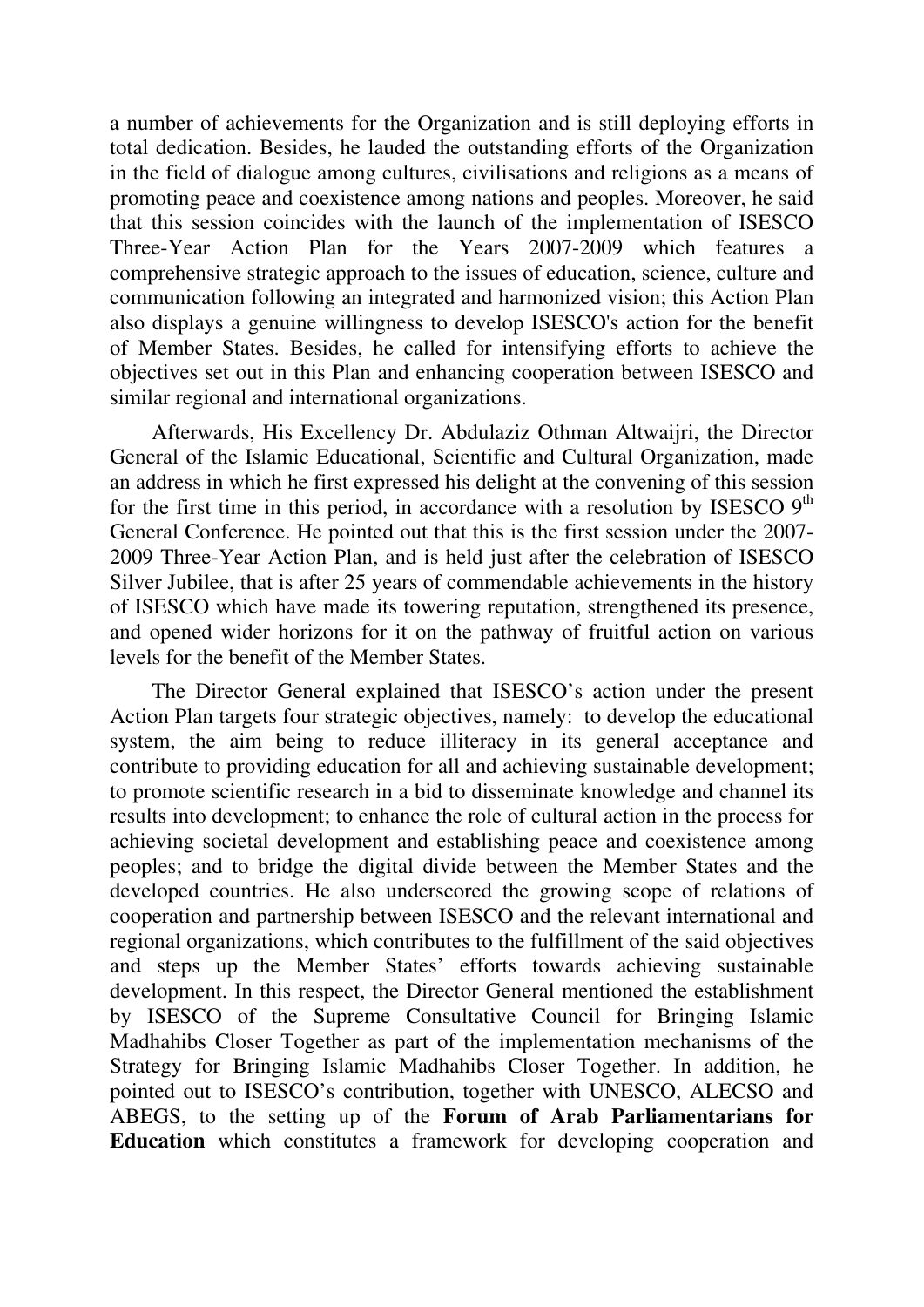partnership among legislative institutions in the Member States and the organizations active in the fields of education, science and culture.

At the close of the opening session, His Excellency Mr. Salah Sourour, Member of the Executive Council, representing Her Excellency Sheikha Ahmed Al Mahmoud, the Minister of Education in the State of Qatar, presented the Shield of the Ministry of Education of the State of Qatar to His Excellency Dr. Abdulaziz Othman Altwaijri, the Director General of ISESCO, in appreciation of his efforts to develop education and promote its fields within ISESCO Member States.

For his part, His Excellency Mr. Ismail Tellawi, Member of the Executive Council, representing the State of Palestine, alongside His Excellency Mr. Hassan Abdurrahman, Ambassador of the State of Palestine in Rabat, gave a miniature of the Holy Dome of the Rock to His Excellency Dr. Abdulaziz Othman Altwaijri, the Director General of ISESCO, as a present from the State of Palestine to the permanent headquarters of the Organization. Mr. Tellawi made a speech on the occasion wherein he lauded the relentless efforts His Excellency Dr. Abdulaziz Othman Altwaijri is exerting to promote the educational process in Palestine, particularly in Al Qods, through supporting its educational, scientific and cultural institutions.

At the opening of the first working session, the Chairman of the Executive Council welcomed the new members of the Executive Council, namely the representatives of the Republic of Djibouti, Republic of Iraq, Republic of Gabon, Republic of Kyrgyzstan, Republic of Côte d'Ivoire, State of Kuwait and the Islamic Republic of Mauritania. Then, he presented the draft agenda and draft programme of the  $28<sup>th</sup>$  Session. After discussion, they were adopted as in the version annexed (annexes 2 and 3).

The Director General submitted the **Financial Report and Closing Accounts for the Year 2006 which include the closing accounts of the period between 1 January and 31 December 2006**, showing that the overall contributions received from the Member States during the year 2006 totalled US\$ 9,457,879 of which US\$ 6.638.697 were collected within the framework of the contributions scheduled for the year 2006, and that the collected contributions represent only 48% of the amount scheduled in the annual budget. He also stated that the off-budget resources which were collected as donations totalled US\$ 593,363; they consisted of support from the Ministry of Higher Education of the State of Kuwait amounting to US\$ 300,000; support from the World Islamic Call Society in the Great Jamahiriya amounting to US\$ 249,899 for the implementation of the Arabic language teaching programme in the African Sahel; support from the Ministry of Awqaf and Islamic Affairs of the State of Kuwait reaching US\$ 24,884; and support from the International Islamic Charitable Organization in the State of Kuwait with an amount of US\$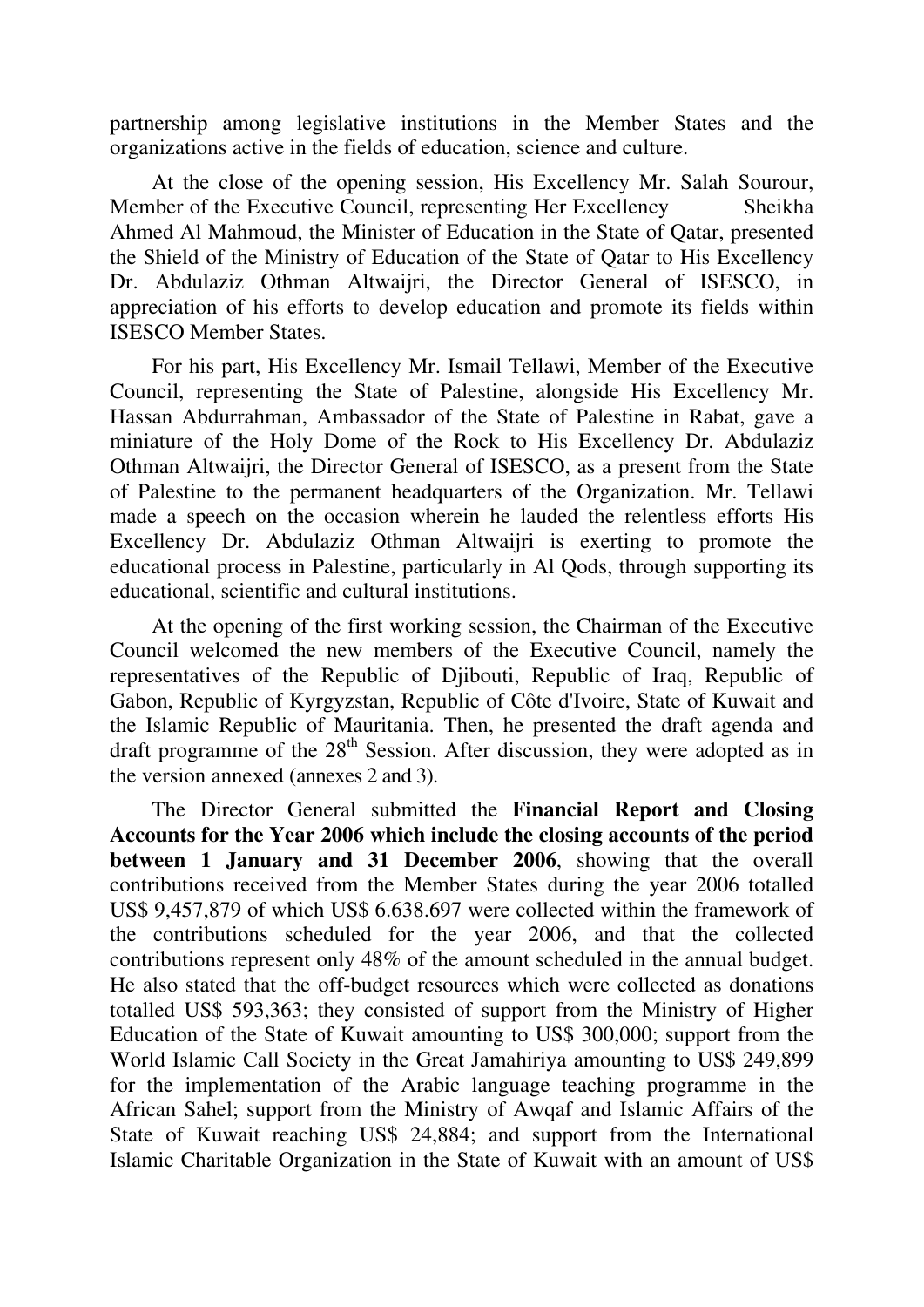18,480. This was the result of extensive personal contact made by the Director General of the Organization.

ISESCO Director General explained that -since the Member States have for the most part defaulted on payment of their contributions to the budget adoptedthe Organization has adopted a policy to rationalize expenditure within the resources available as well as according to the priorities and needs of each of the Member States and heeding the observations of the Executive Council.

Moreover, the Director General pointed out that the actual expenditure in 2006 reached US\$ 9,432,037. An amount of US\$ 6,321,579 has been allotted for the implementation of support programmes and activities, accounting for 67% of the overall amount of expenditures.

The report also included the closing account and the operating account, up to 31 December 2006, of the End-of-Service-Allowance Fund and the Medical Insurance Fund for ISESCO Staff.

**The representative of the Audit Company presented the Audit Report on the Accounts of the Organization for Financial Year 2006**. He commended the accuracy of the accounting procedures adopted and the soundness of the Organization's accounts, and explained that the operating account is consistent with the amounts kept in the records of the Organization. The report also indicates that there was no violation of the procedures in force at ISESCO and the decisions that regulate the work of the Organization and that the Organization's accounts are kept in accordance with generally recognized accounting procedures and the Financial Regulations of the Organization.

**The Chairman of the Financial Control Committee presented the report of the Committee for Financial Year 2006**. He explained that the Committee examined the Financial Report of the Director General and Closing Accounts for 2006 and the Report of the Audit Company on the Accounts of the Organization for Financial Year 2006, and noted that these reports give a full and clear idea of the income and expenditure of the Organization. The Committee commended the judicious policy followed by the General Directorate and its efforts to implement the general policy, programmes and activities as well as the good administrative and financial working method followed for years. The report of the Committee also lauded the increase in number and variety of the programmes implemented in 2006. Furthermore, it thanked the Member States that have settled their contributions to the budget of the Organization in 2006, and exhorted those that have not yet paid up their contributions to benefit from the exemptions adopted in this regard by settling their contributions and arrears to the budget of the Organization at their earliest convenience.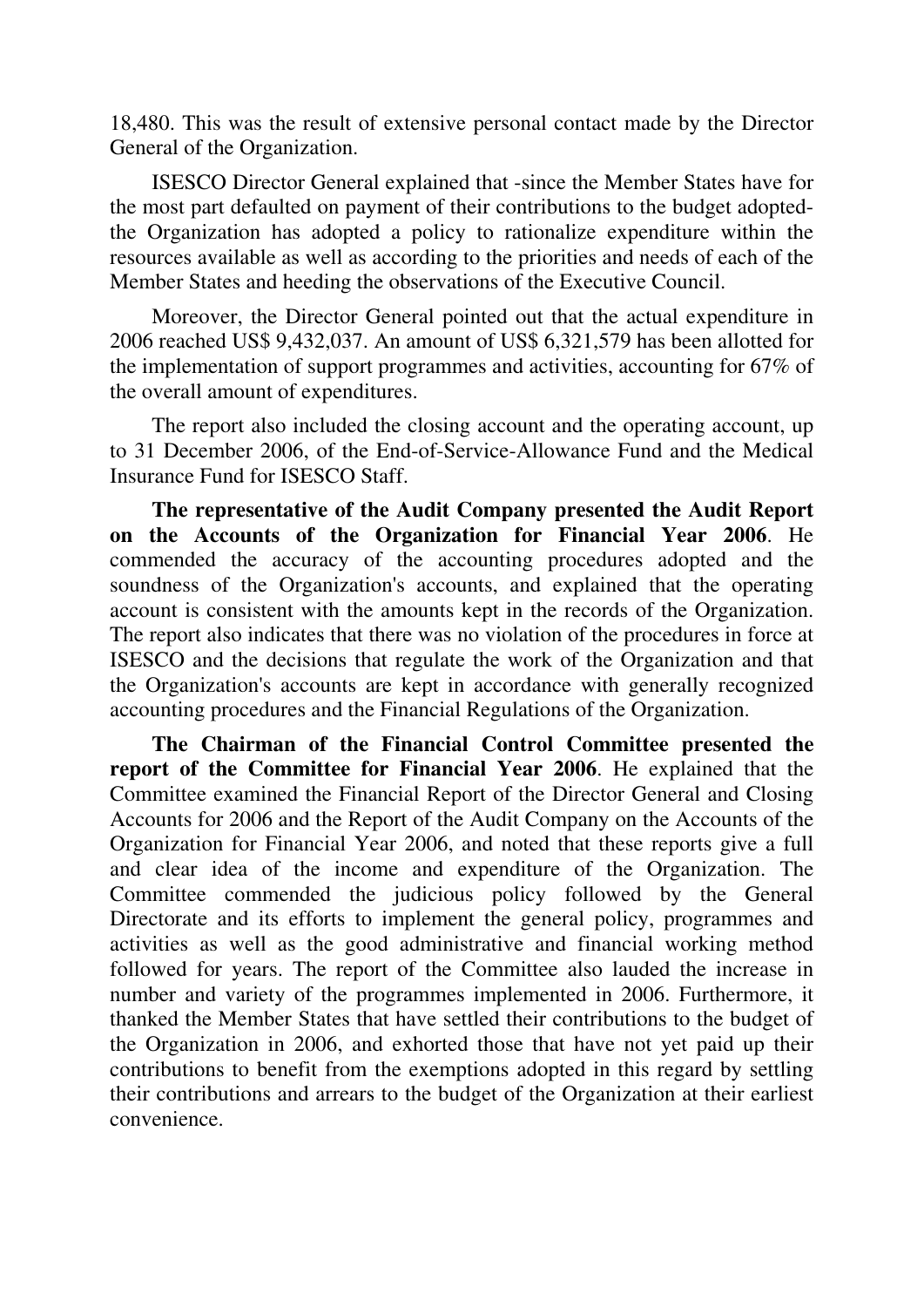**During the discussions**, the Council members expressed their satisfaction for earmarking a large share of the Organization's budget to the implementation of programmes and activities which accounted for 67% of the Organization's overall budget. They also invited the General Directorate to schedule more activities for the benefit of the most needy Member States while ensuring balanced geographical representation among Member States with respect to international positions, in the light of ISESCO's organizational chart. In addition, they conveyed their thanks to the personalities and parties who have made donations in support of the Organization; they also commended the generous donation of two million US dollars made by the Custodian of the Two Holy Mosques, King Abdullah bin Abdulaziz Al Saud, as a contribution to the costs of construction of ISESCO Permanent Headquarters. Besides, they decided to address a message of thanks and gratitude to the Custodian of the Two Holy Mosques for this generous donation. Moreover, they commended the Director General's efforts in rationalizing expenditure and in abiding by the recommendations put forward by the Financial Control Committee and the Audit Company. After deliberations, **the Council adopted the Financial Report of the Director General and Closing Accounts for Financial Year 2006 (from 1 January to 31 December 2006), Report of the Audit Company and Report of the Financial Control Committee for Year 2006; it also agreed to submit these reports to the 10th General Conference and recommended their adoption.**

Then, the Director General presented his report on **Member States' Contributions to the Organization's Budget and on Redressing the Financial Situation of the Organization**. In this regard, he gave an account of Member States' contributions to the Organization's budget for the period from 1 January to 31 December 2006, including the previous years, the situation of arrears and the efforts deployed by the Executive Council and the Director General to urge Member States to settle their contributions to the Organization's budget. The Director General pointed out that the contributions received during the year 2006 reached US\$ 9,457,879, of which a sum of US\$ 6,638,697 is paid under the financial year 2006, and a sum of US\$ 2,819,182 representing contributions for the previous years.

As for contributions in arrears, the Director General stated that they reached US\$ 65,986,273 from 1982 up to December 2006 whereas the arrears under the financial year 2006 totalled US\$ 7,129,955.

As part of the interest the Executive Council is giving to this subject, the Director General pointed out to the intensive efforts he is deploying to urge a number of Member States to pay up their contributions and settle their arrears within the framework of the Resolution of the  $8<sup>th</sup>$  General Conference on facilitations for the settlement of arrears. In this regard, he said that 20 Member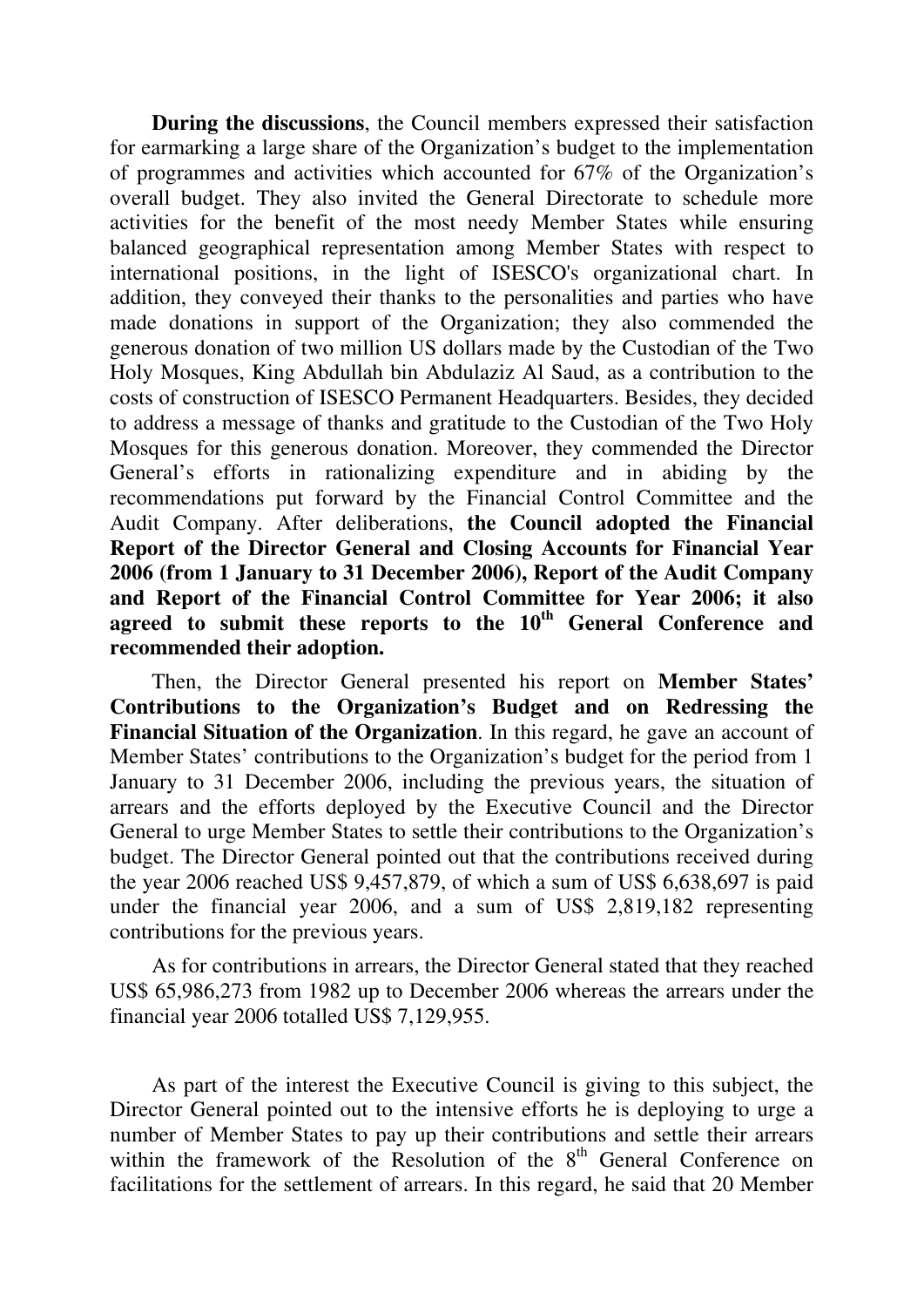States have to date benefited by this Resolution. He also urged Member States with arrears to benefit by the facilitations granted in this regard, while recalling the Resolution of the 9<sup>th</sup> General Conference whereby it was agreed that the Resolution of the  $8<sup>th</sup>$  General Conference on facilitations for the settlement of arrears be extended for another two years as of 2007.

After deliberations, **the Council adopted the Report of the Director General on Member States' Contributions to the Organization's Budget and on Redressing the Financial Situation of the Organization**. It also commended the Resolution of the  $9<sup>th</sup>$  General Conference on extending the effect of the Resolution of the  $8<sup>th</sup>$  General Conference on facilitations for paying up contributions in arrears to the Organization's budget for another two years up to the end of 2008. Moreover, the Council extended thanks to the Director General for his efforts in intensifying contact with Member States to collect maximum contributions, while calling him to pursue coordination and counsel with Member States with arrears through the National Commissions and the members of the General Conference and the Executive Council in order to collect these arrears. In addition, **the Council agreed to submit the said report to the 10th General Conference and recommended its adoption.**

The Executive Council approved the naming of the halls, rooms and pavilions of the permanent headquarters after their Majesties and Highnesses Kings and Princes of Member States, in appreciation of their generous donations towards the construction of the permanent headquarters, as follows:

- **1.** The Conference Hall: Hall of Islamic Solidarity;
- **2.** Meeting Room I: Room of the Custodian of the Two Holy Mosques King Abdullah bin Abdulaziz Al Saud;
- **3.** Meeting Room II: Room of His Majesty King Hassan II;
- **4.** Pavilion A (fourth floor): Pavilion of His Highness Sheikh Zayed Bin Sultan Al Nahyane;
- **5.** Pavilion B (fourth flour): Pavilion of His Highness Sheikh Jaber Al- Ahmad Al-Sabah;
- **6.** The Library: Library of His Majesty Sultan Qaboos bin Said.
- **7.** The Mosque: Mosque of His Highness Sheikh Dr. Sultan Al Qasimi;
- **8.** VIP Lounge: Room of His Royal Highness Prince Talal Bin Abdulaziz;

The Council also decided to create a commemorative plaque bearing the names of personalities who made donations for the construction of the Headquarters as well as the name of the Director General who has exerted tremendous efforts in its completion.

The Council issued a decision commending the outstanding achievements of His Excellency Dr. Abdulaziz Othman Altwaijri at the head of the General Directorate of ISESCO, and lauding his remarkable contribution to boosting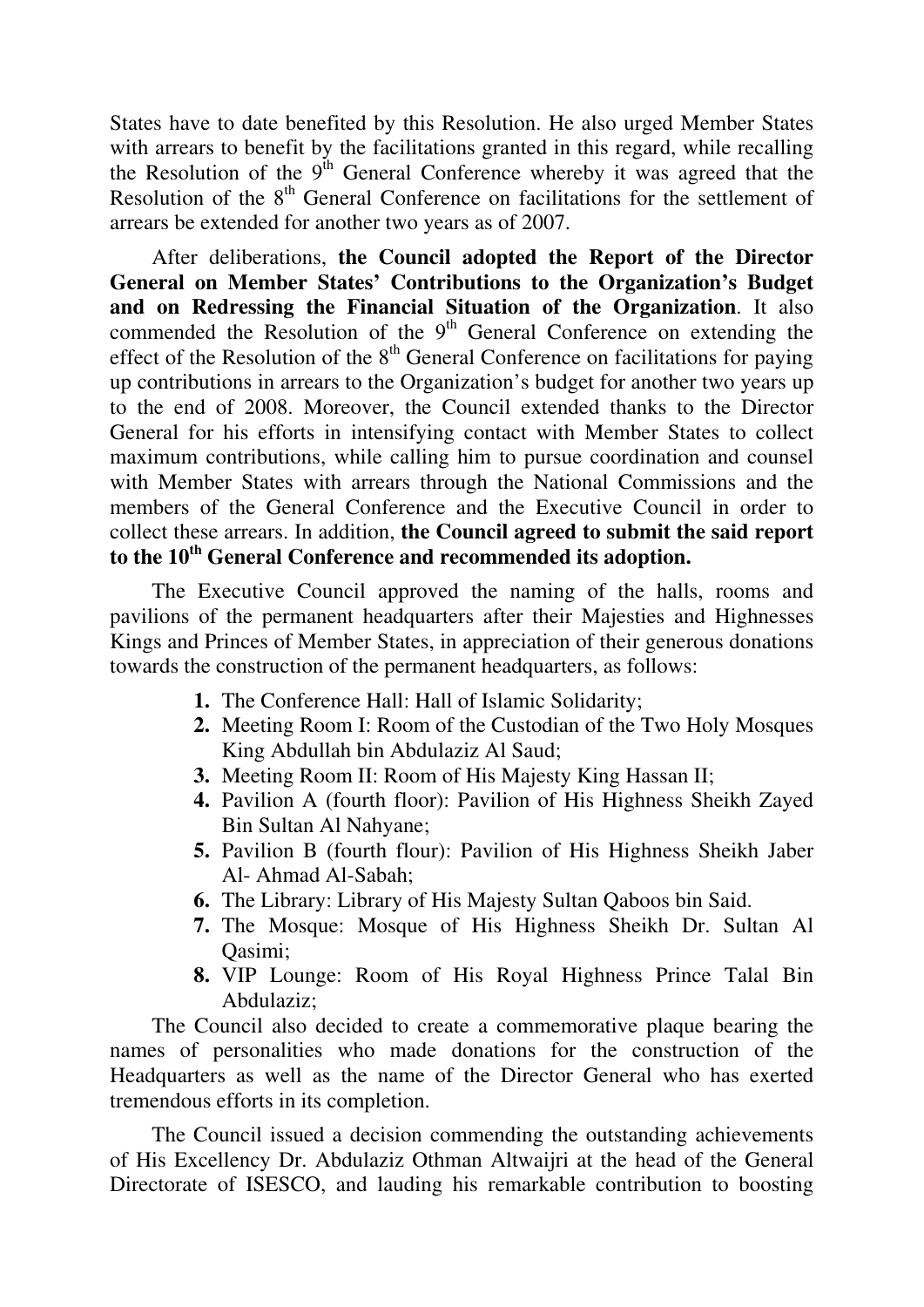ISESCO's action and performance. It also called upon the Kingdom of Saudi Arabia to nominate him at the head of the General Directorate for a new term and recommended the 10th General Conference to re-elect him as Director General of the Islamic Organization.

The Council issued a decision wherein he called upon the Member States and international bodies to extend further support and assistance to the Palestinian people with a view to promoting their educational, scientific and cultural institutions, and to enhance ISESCO's activities and projects geared to this end.

The Director General submitted the document on **the establishment of an Islamic Youth Parliament**, recalling the Decision of the  $27<sup>th</sup>$  session of the Executive Council which called upon the Director General to cooperate and coordinate with the **Islamic Conference Youth Forum**, whose establishment was adopted by the  $32<sup>nd</sup>$  session of the Islamic Conference of Foreign Ministers, as an international institution for youth, reporting to the OIC, and working towards entrenching the values of dialogue among cultures and civilizations. The Director General pointed out in that regard that ISESCO initiated the signature of a protocol of cooperation with that forum on 19 June 2006, in Baku, capital of the Republic of Azerbaijan, in order to implement a set of activities for the benefit of youth in the Islamic world, as from November of the current year.

Following the deliberations, the Council welcomed the resolution of the 32<sup>nd</sup> session of the Islamic Conference of Foreign Ministers, which calls for setting up the Islamic Conference Youth Forum for Dialogue and Cooperation, in Istanbul (Republic of Turkey) and accordingly concluded that it is useless to establish an Islamic Youth Parliament to avoid wasteful duplication of effort. The Council also congratulated the Director General on his election as a member of the Forum's Board of Trustees, and called upon him to carry on his efforts in that field to serve the educational, scientific and cultural issues of common interest.

Following the presentation of the Director General, the Council elected the members of the Financial Control Committee, for the next three-year term, from the following countries: Burkina Faso, Republic of Kazakhstan, Republic of Yemen, Kingdom of Saudi Arabia and People's Democratic Republic of Algeria.

The Council endorsed the appointment of **Dr. Hadi Azizzadeh as Deputy Director General** of ISESCO for another three-year mandate starting as of 1<sup>st</sup> January 2008.

**The Council decided to hold its 29th Session in the first week of July 2008** at ISESCO permanent headquarters in Rabat.

Then, the Council unanimously adopted the final report of the  $28<sup>th</sup>$  session.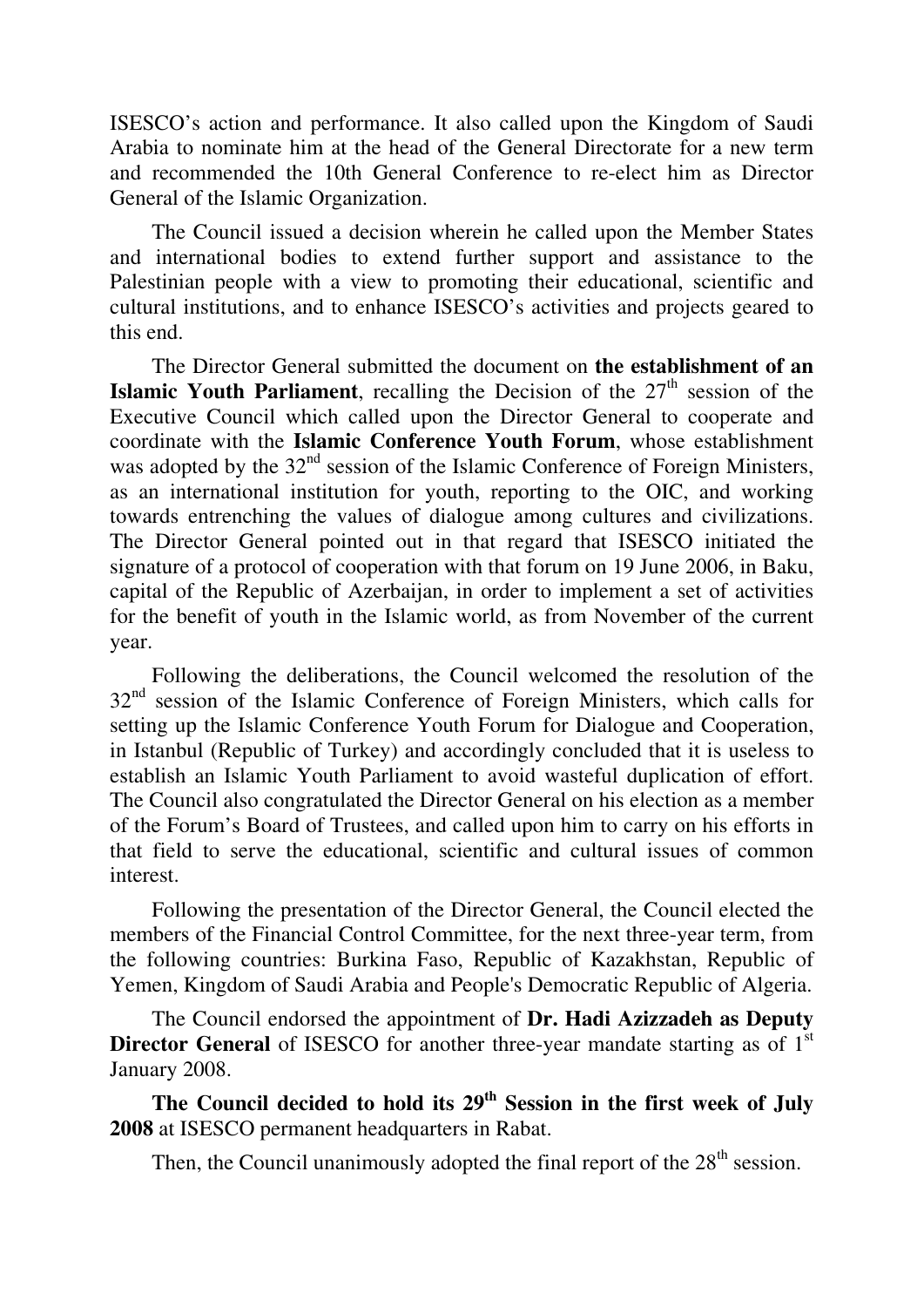At the closing session, Dr. Abdulaziz Othman Altwaijri, Director General of ISESCO, made an address whereby he extended thanks to the members of the Executive Council for the views and proposals they put forward to enhance the Organization's action and congratulated them on the successful outcome of this session. He also underscored that promising revenues have opened up for ISESCO, which requires all parties to develop the action led by the Organization in its fields of competence in such a way as to contribute to the civilizational revival of the Ummah.

His Excellency Dr. Hadi Azizzadeh gave an address in which he thanked the members of the Executive Council for the renewal of his appointment as Deputy Director General of ISESCO; he also promised to pursue his work in an earnest and dedicated way, under the direction of Dr. Abdulaziz Othman Altwaijri, the Director General of ISESCO.

In his capacity as President of UNESCO's General Conference, His Excellency Dr. Musa bin Jaafar presented UNESCO's 60<sup>th</sup> Anniversary Medal to the Director General of ISESCO following the International Conference on Doping in Sport which was co-organized in Tunis in July 2007 by ISESCO, UNESCO and the Tunisian government.

Then, Dr. Boubakar Doukouré, Chairman of the Executive Council, delivered an address wherein he conveyed his thanks to the Council, while expressing his great satisfaction at the successful outcome of the session and its judicious decisions. He also extended his thanks and congratulations to the Director General of ISESCO for the successful outcome of the session.

Afterwards, the members of the Executive Council addressed a message of thanks and appreciation to His Majesty King Mohammad VI of the Kingdom of Morocco, as a token of gratitude for the care given by His Majesty and the facilities extended by his government to the mission of the Islamic Organization -ISESCO-.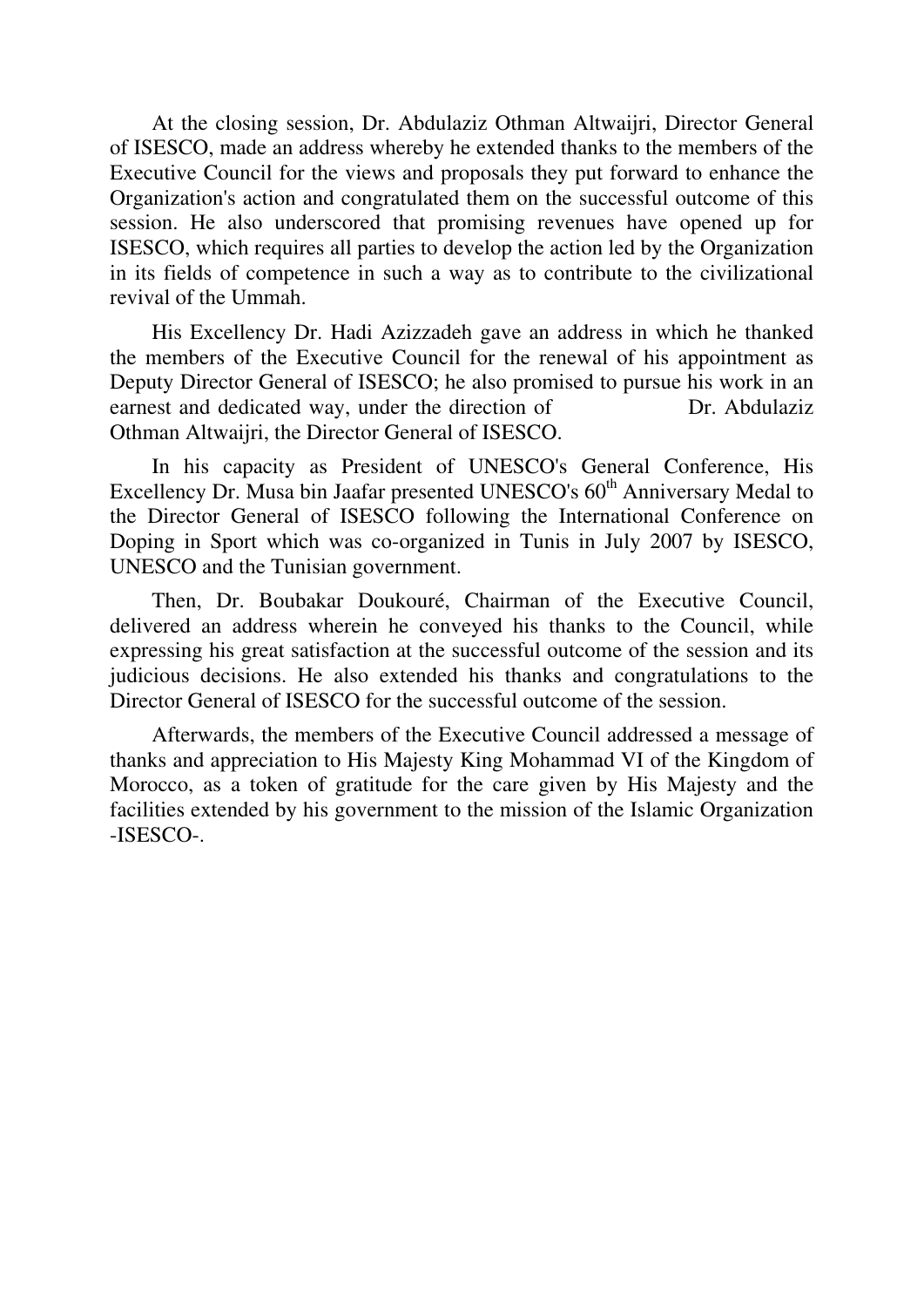

# DECISIONS OF THE 28TH EXECUTIVE COUNCIL SESSION

Permanent Headquarters, Rabat 23 Jumada II 1428 A.H./9 July 2007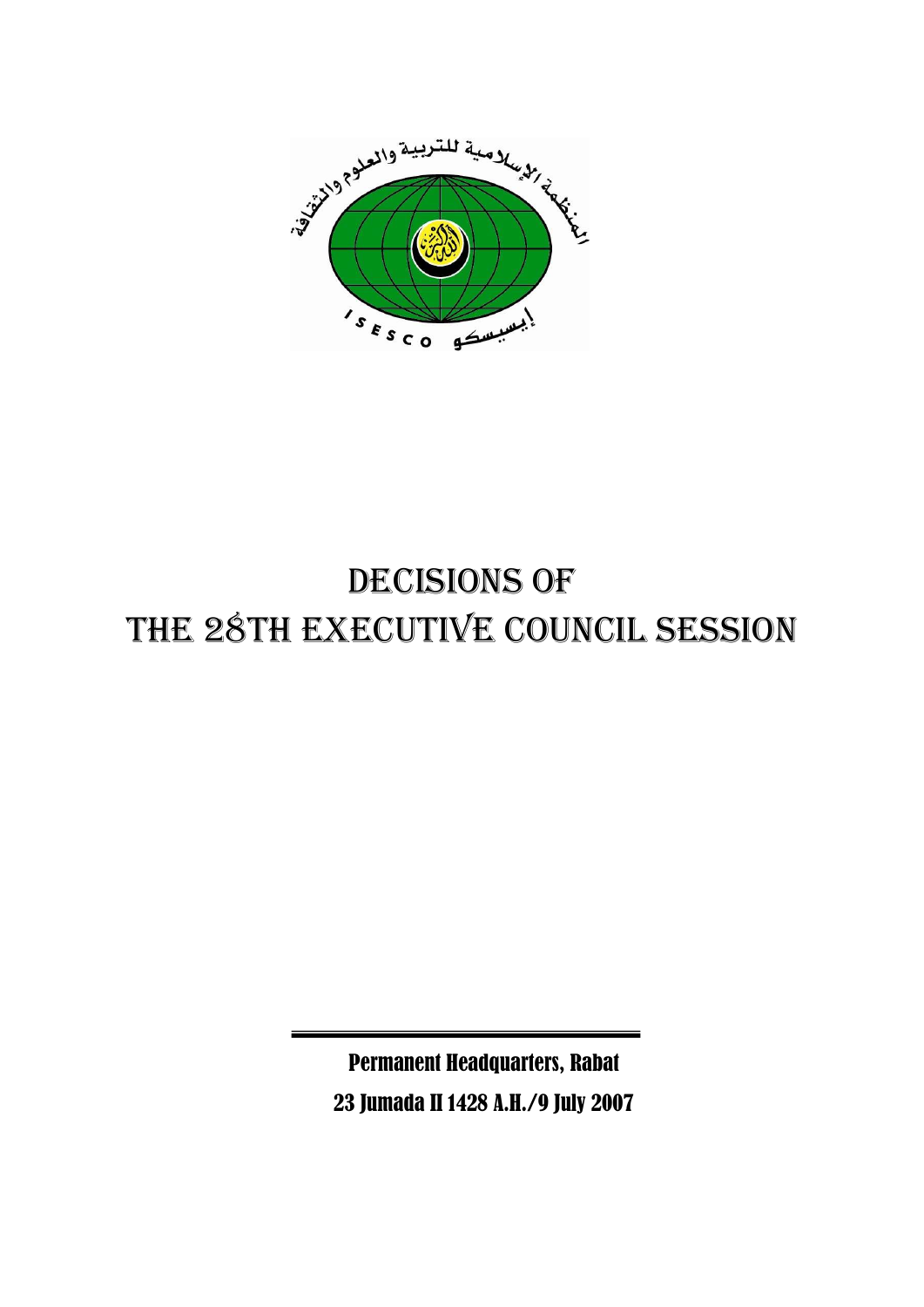

# **Executive Council / 28th Session**

**Permanent Headquarters - Rabat, Kingdom of Morocco 23 Jumada II 1428 A.H. / 9 July 2007** 

> **Decision on Item 1.1 of the Agenda : (Draft Agenda)**

#### **The Executive Council**,

- In accordance with Articles (22-24) of the Rules of Procedure of the Executive Council,
- Having considered the Draft Agenda of its  $28<sup>th</sup>$  Session contained in Document (CE28/2007/1.1 Provisional),
- Considering the deliberations which have taken place,

#### **Decides the following:**

- Adopts the Agenda of its current  $28<sup>th</sup>$  Session as contained in Document (CE28/2007/1.1 Adopted) annexed to the Final Report of this Session.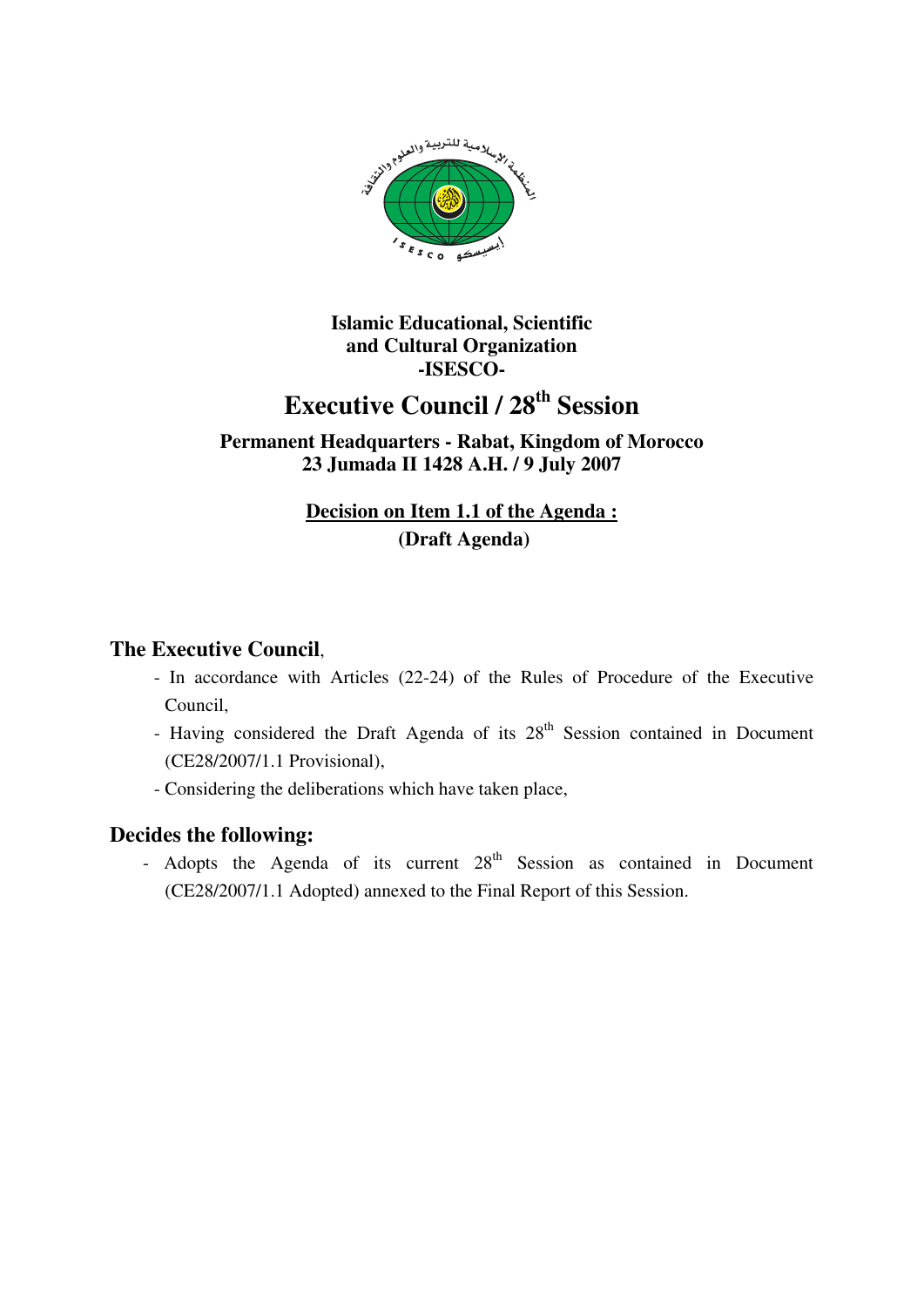

## **Executive Council / 28th Session**

**Permanent Headquarters - Rabat, Kingdom of Morocco 23 Jumada II 1428 A.H. / 9 July 2007** 

### **Decision on Item 1.2 of the Agenda: (Draft Programme)**

#### **The Executive Council,**

- Recalling Decision (CE 27/2006/D.3.2) adopted by the Executive Council at its  $27<sup>th</sup>$ Session (Rabat,  $4 - 5$  December 2006), whereby the Council decided to hold its  $28<sup>th</sup>$ Session in July 2007 at ISESCO's Permanent Headquarters in Rabat, capital of the Kingdom of Morocco,
- Considering Decision (CE 28/2007/D.1.1) adopted by the Council regarding the Agenda of its current  $28<sup>th</sup>$  Session,
- Having considered the Draft Programme contained in Document (CE28/2007/1.2 Provisional),
- Considering the deliberations which have taken place,

#### **Decides the following:**

- Adopts the Programme of its current  $28<sup>th</sup>$  Session as contained in Document (CE28/2007/1.2 Adopted) annexed to the Final Report of this Session.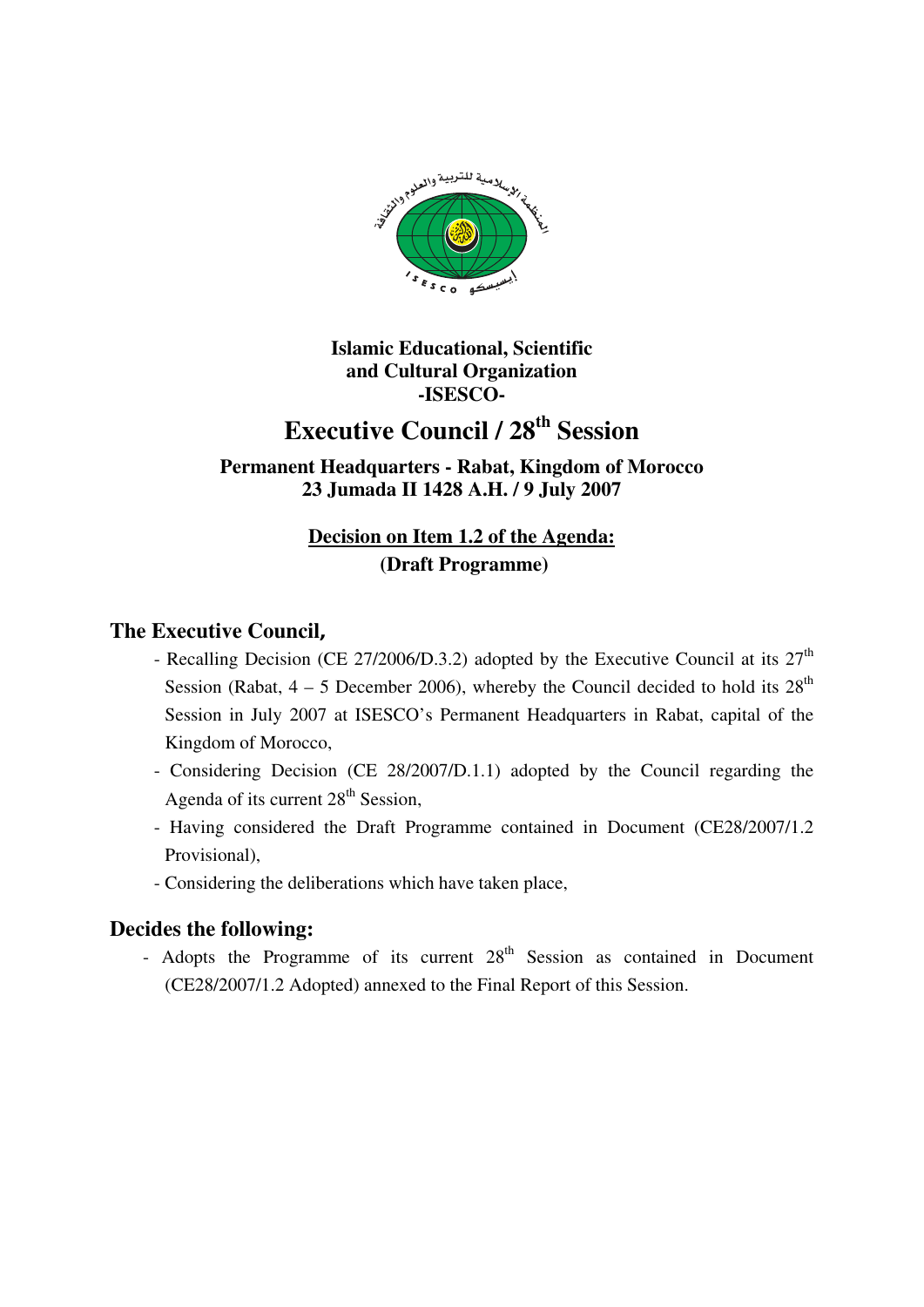

#### **Permanent Headquarters - Rabat, Kingdom of Morocco 23 Jumada II 1428 A.H. / 9 July 2007**

**Decision on Item 2.1 of the Agenda:**

 **(Financial Report of the Director General and Closing Accounts for the Year 2006, Report of the Audit Company and Report of the Financial Control Committee for the Year 2006)** 

#### **The Executive Council,**

- In accordance with the following:
	- \* Articles (16) and (19) of the Charter,
		- \* Article (20), paragraphs (b,e,f,g) of the Rules of Procedure of the Executive Council,
		- \* Articles (19-20) and Articles (24-29) of the Financial Regulations,
- In implementation of Decision (CE 27/2006/D.2.10) adopted by the Executive Council at its  $27<sup>th</sup>$  session.
- Having considered the Financial Report of the Director General and Closing Accounts for the year 2006, Report of the Audit Company and Report of the Financial Control Committee for the year 2006, as contained in Document (CE 28/2007/2.1),
- Having heard the explanations given by the Director General in this connection,
- Considering the deliberations which have taken place,

- **1.** Adopts the Financial Report of the Director General and Closing Accounts for the year 2006, Report of the Audit Company and Report of the Financial Control Committee for the year 2006, as contained in Document (CE 28/2007/2.1).
- **2.** Commends the efforts of the Director General in collecting financial resources, rationalizing expenditure and improving the Organization's working mechanisms, and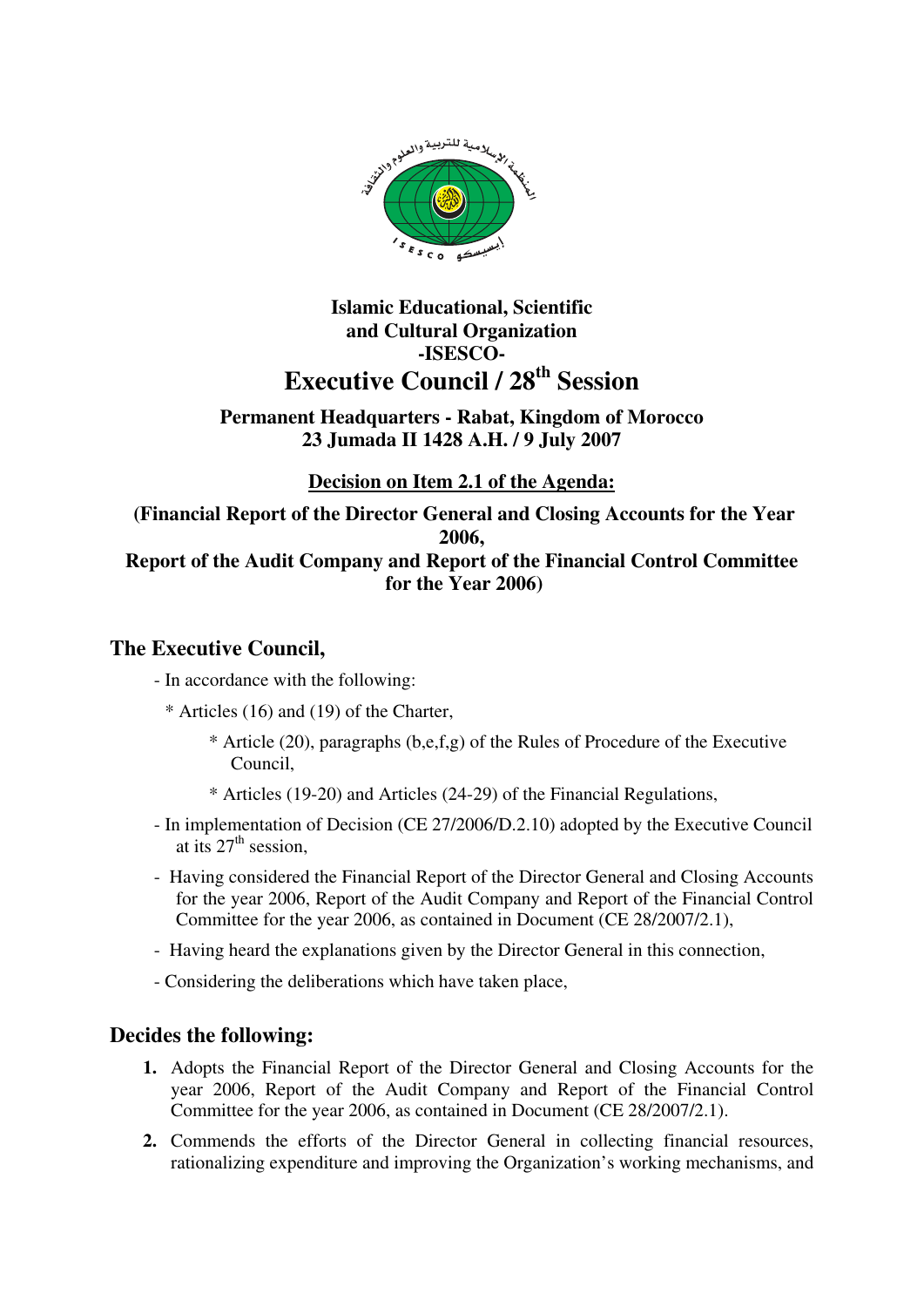invites him to continue his endeavours and carry on his fruitful efforts to obtain further support for the Organization's activities.

- **3.** Invites the Director General to take all measures necessary for ensuring balanced geographical representation for the Member States in international functions, in the light of ISESCO's organizational chart, and in accordance with the Organization's effective needs.
- **4.** Thanks all personalities and parties that have made donations to support the Organization.
- **5.** Thanks the Financial Control Committee and the Audit Company for preparing the report.
- **6.** Agrees to submit this report to the forthcoming General Conference and recommends its adoption.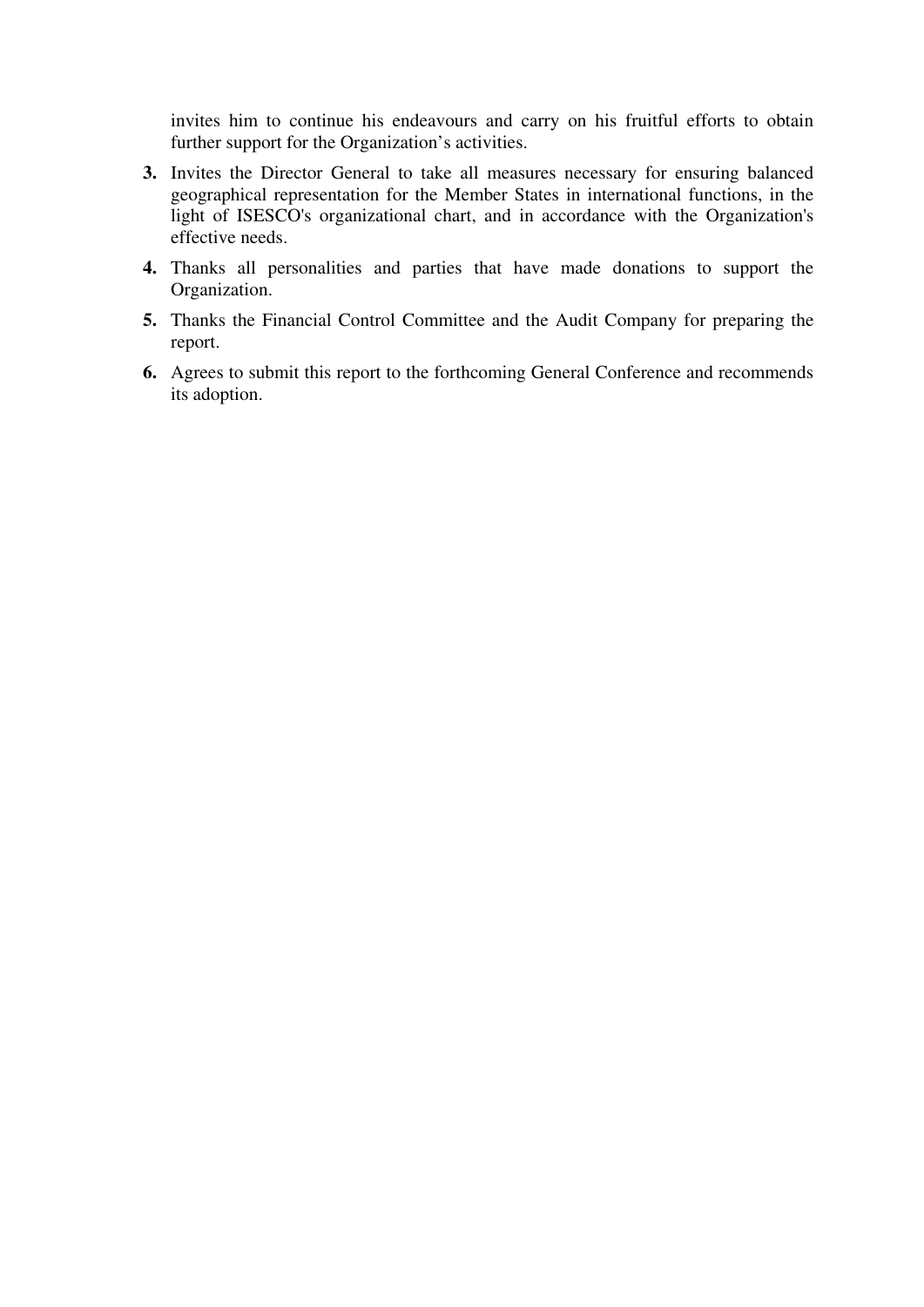

#### **Permanent Headquarters - Rabat, Kingdom of Morocco 23 Jumada II 1428 A.H. / 9 July 2007**

#### **Decision on Item 2.2 of the Agenda:**

#### **(Report of the Director General on Member States' Contributions to the Organization's Budget and on Redressing the Financial Situation of the Organization)**

#### **The Executive Council,**

- In accordance with Article (6) of the Financial Regulations,
- Recalling the decisions and resolutions adopted by previous Executive Council and General Conference Sessions in this connection, in particular the following:
	- \* Resolution (CG 7/2000/R.2.5) adopted by the General Conference at its  $7<sup>th</sup>$ Session (Rabat 22-24 November 2000) inviting the Director General to arrange special visits to the Member States with arrears, to meet officials and to intensify efforts with a view to urging Member States to settle their contributions and pay up their arrears,
	- \* Resolution (CG 8/2003/R.3.2) adopted by the  $8<sup>th</sup>$  General Conference (Tehran, 27-29 December 2003),
	- \* Resolution (CG 9/2006/R.2.11) adopted by the  $9<sup>th</sup>$  General Conference (Rabat, 8 - 10 December 2006),
	- \* Decision (CE 24/2003/D.3.2) adopted by the Executive Council at its  $24<sup>th</sup>$ Session (Tehran, 21-25 December 2003), whereby it adopted the Council's report on the criteria and modalities concerning the exemption of Member States with arrears from payment thereof,
	- \* Decision (CE 27/2006/D.2.11) adopted by the Executive Council at its  $27<sup>th</sup>$ Session (Rabat, 4-5 December 2006),
- Having heard the presentation made by the Director General in this respect,
- Considering the deliberations which have taken place,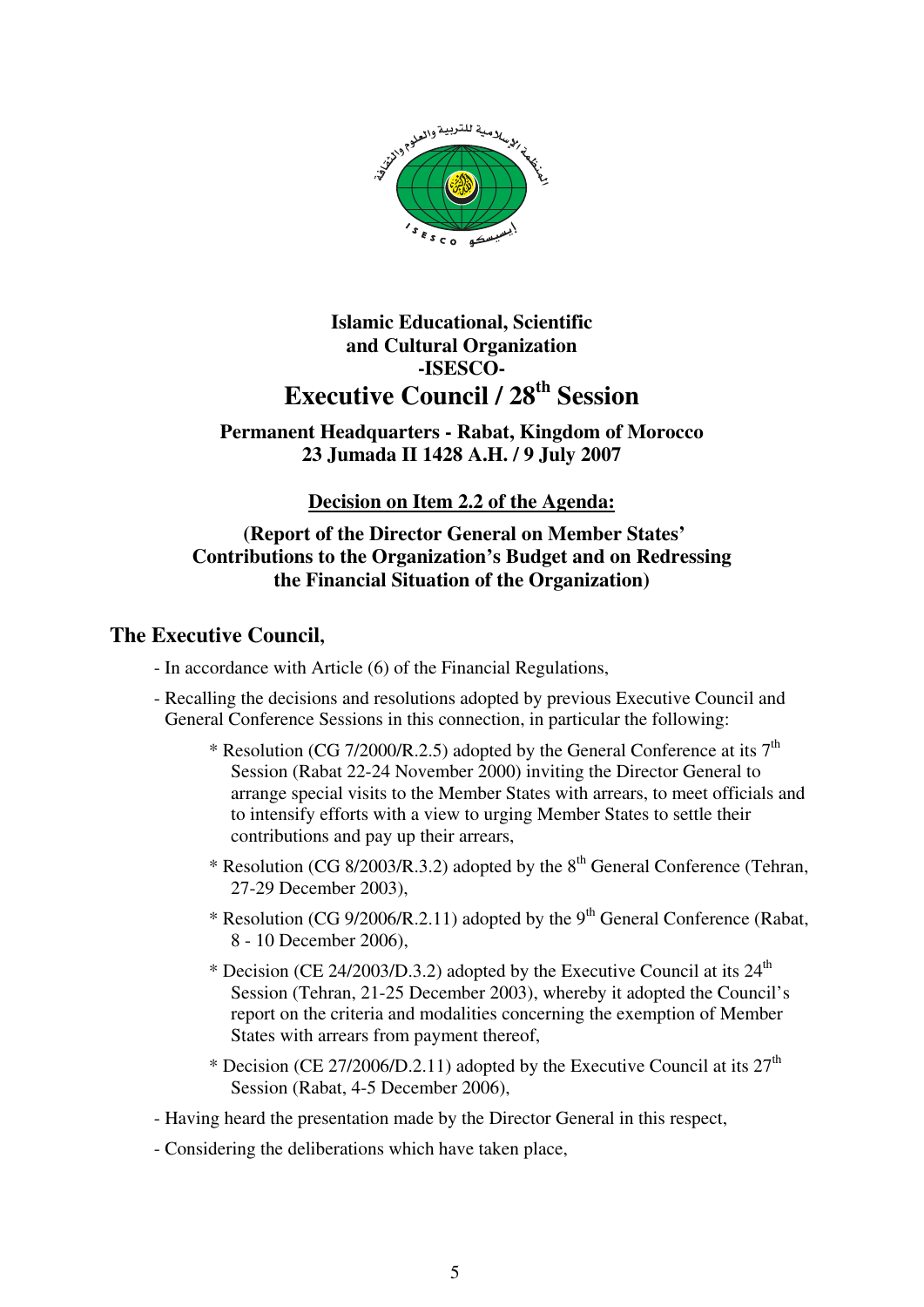- **1.** Adopts the Report of the Director General on Member States' Contributions to the Organization's Budget and on Redressing the Financial Situation of the Organization, as contained in Document (CE 28/2007/2.2).
- **2.** Expresses thanks and appreciation to the Director General for his efforts to intensify contact with the Member States in order to collect maximum contributions, as well as for his efforts to promote cooperation with international organizations in order to support the Organization's activities and programmes.
- **3.** Calls upon the Member States which have not yet paid up their contributions to the Organization and those in arrears to settle their contributions and arrears in the shortest possible time, in order to honour their commitments and enable the Organization to discharge its duties.
- **4.** Invites the Director General to further coordination and consultation with the Member States with arrears in order to collect the arrears and agree on practical mechanisms for payment thereof, in accordance with the relevant decisions and resolutions of the Executive Council and the General Conference.
- **5.** Agrees to submit this report to the forthcoming General Conference and recommends its adoption.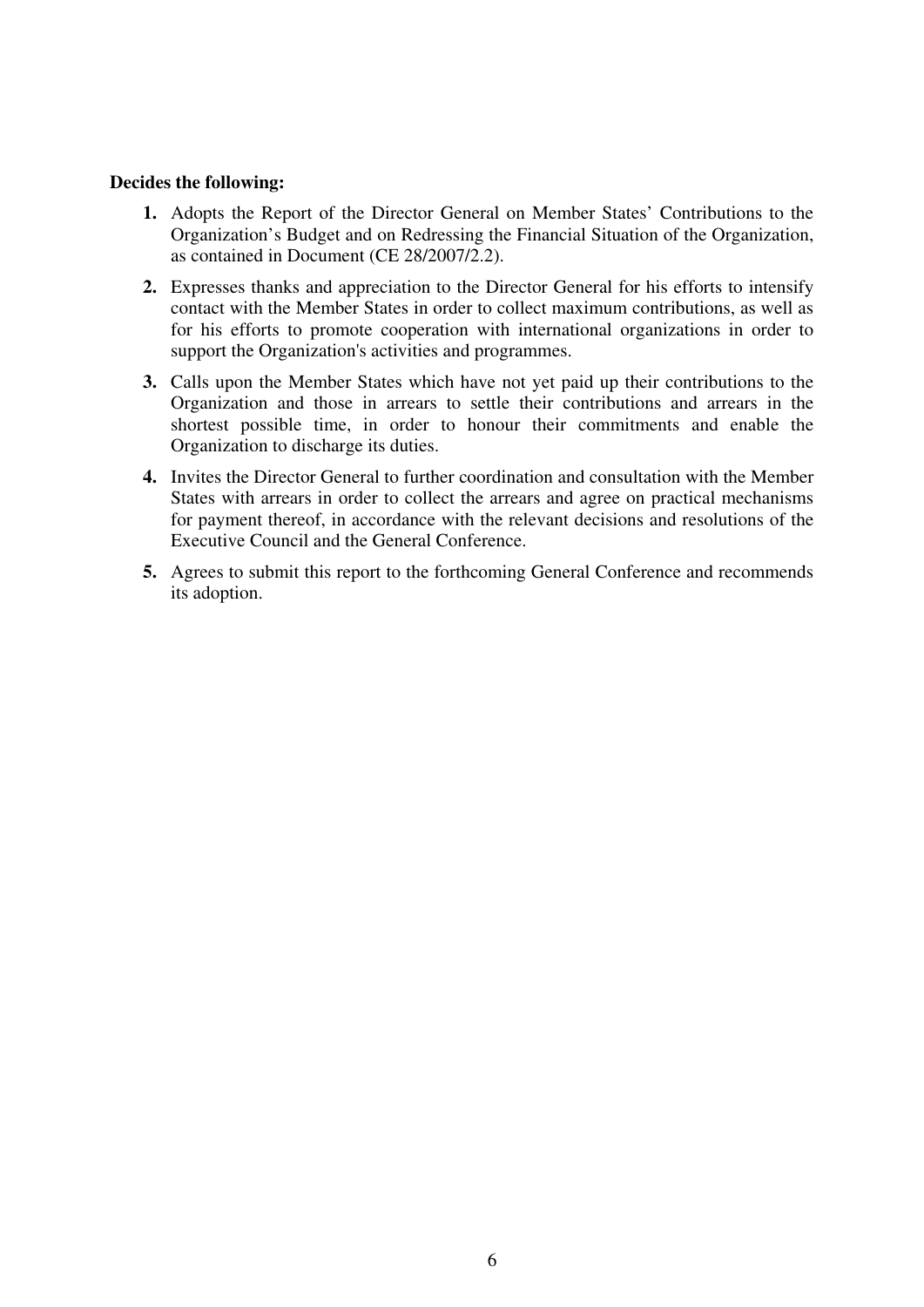

#### **Permanent Headquarters - Rabat, Kingdom of Morocco 23 Jumada II 1428 A.H. / 9 July 2007**

#### **Decision on Item 3.1 of the Agenda:**

#### **(Project of Establishing an Islamic Youth Parliament)**

#### **The Executive Council,**

- − In accordance with Article (20), paragraph (a) of the Rules of Procedure of the Executive Council,
- $-$  Recalling Decision (CE 26/2005/D.3.1) adopted by the Executive Council at its 26<sup>th</sup> Session (Rabat, 12-14 December 2005),
- − Recalling Resolution (CG 9/2006/R.3.1) adopted by the General Conference at its 9th session (Rabat, 8-10 December 2006),
- − Having considered the report as contained in Document (CE 28/2007/3.1),
- − Considering the deliberations which have taken place,

- 1- Welcomes the resolution of the Islamic Conference of Foreign Ministers at its  $32<sup>nd</sup>$ session (Sana'a – Republic of Yemen, 28-30 June 2005) concerning the establishment of **the Islamic Conference Youth Forum for Dialogue and Cooperation, headquartered in Turkey.**
- 2- Congratulates the Director General on his election as member of the Board of Trustees of the Forum and invites him to pursue his efforts to support and serve educational, scientific and cultural issues of common interest.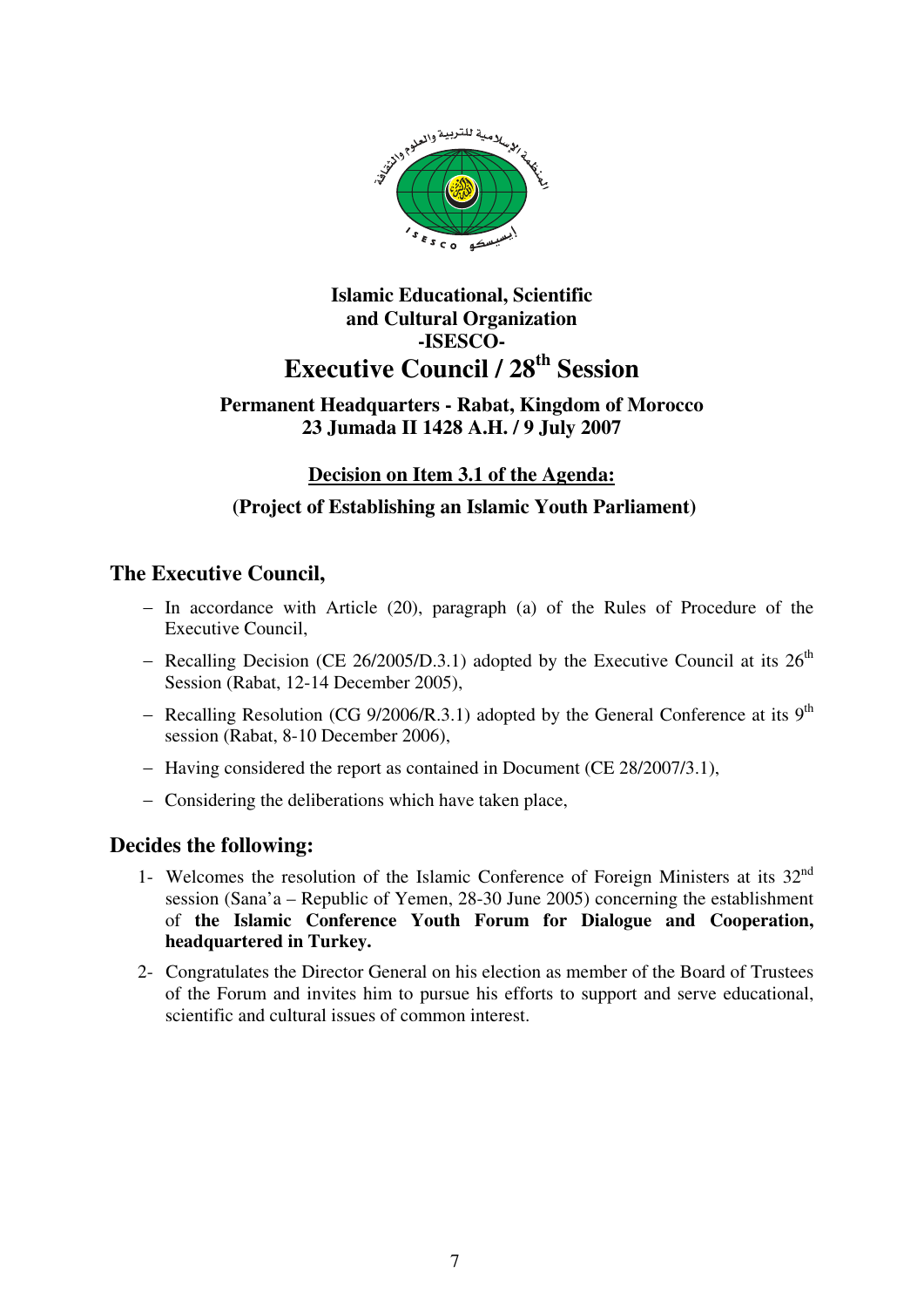

#### **Permanent Headquarters - Rabat, Kingdom of Morocco 23 Jumada II 1428 A.H. / 9 July 2007**

#### **Decision on Item 3.2 of the Agenda:**

#### **(Election of the Financial Control Committee)**

#### **The Executive Council,**

- In accordance with:
	- \* Articles (12) and (19) of the Charter,
	- \* Article (20), paragraph (e) of the Rules of Procedure of the Executive Council,
	- \* Article (24) of the Financial Regulations,
- Having considered Document (CE 28/2007/3.2) concerning the election of the Financial Control Committee members,
- Considering the expiry of the three-year term of the current Committee, which was

elected by the 25<sup>th</sup> Executive Council Session according to Decision (CE

25/2004/D.3.5),

- Recalling the Resolution of the General Conference at its  $9<sup>th</sup>$  Session concerning the

expansion of its functions and the increase of its members,

- Considering the deliberations which have taken place,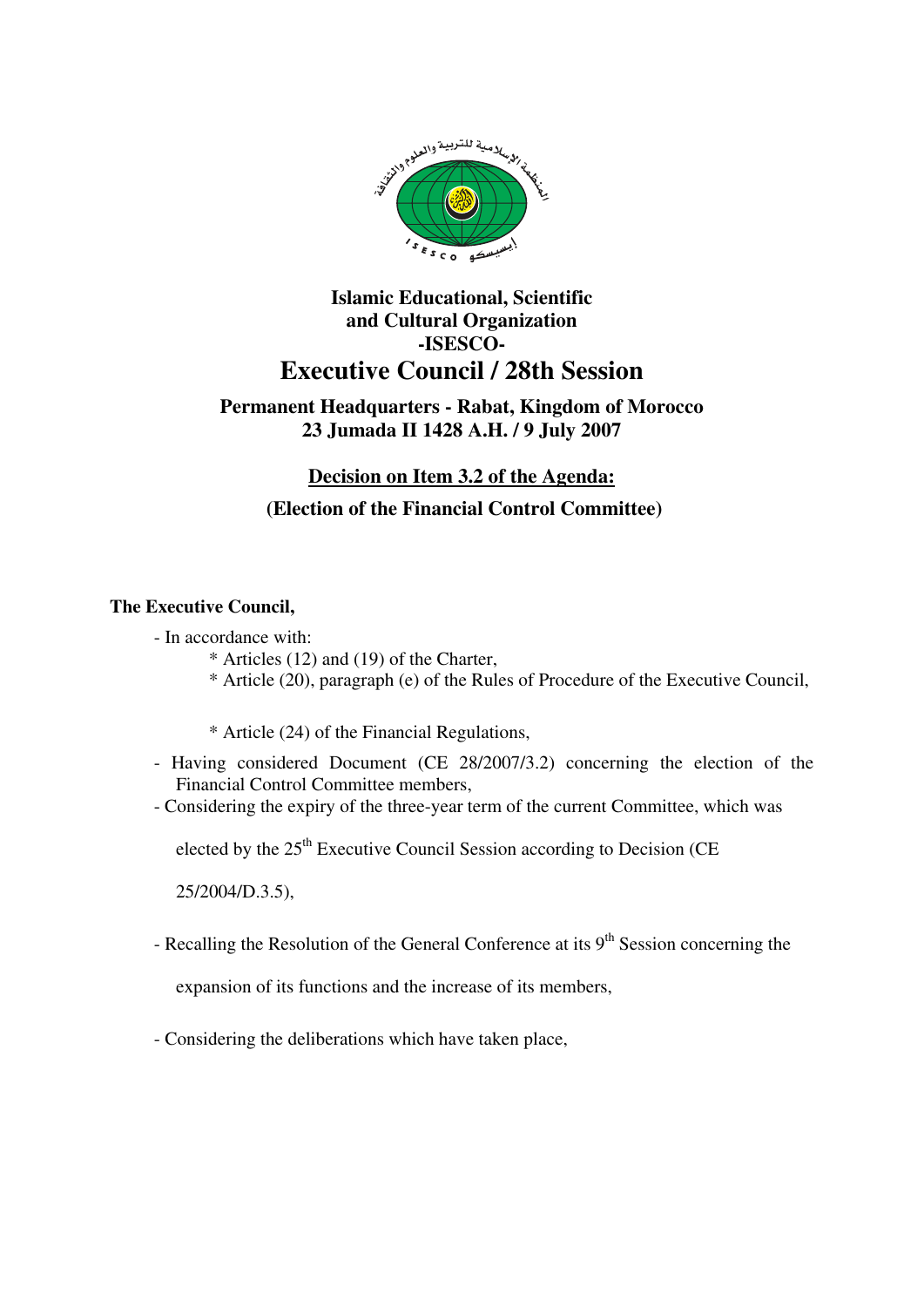- **1-** Elects the following States as Members of the Financial Control Committee for a three-year term:
	- **\* Burkina Faso**
	- **\* People's Democratic Republic of Algeria**
	- **\* Kingdom of Saudi Arabia**
	- **\* Republic of Kazakhstan**
	- **\* Republic of Yemen**
- **2-** Calls upon the Member States which are members of this Committee to nominate their representatives from among experts and specialists in the field.
- **3-** Invites the Committee to seek the assistance of a technical audit company in order n of the Headquarters and include its observations and proposals in the report of the Committee for the following session. to take stock of the general 8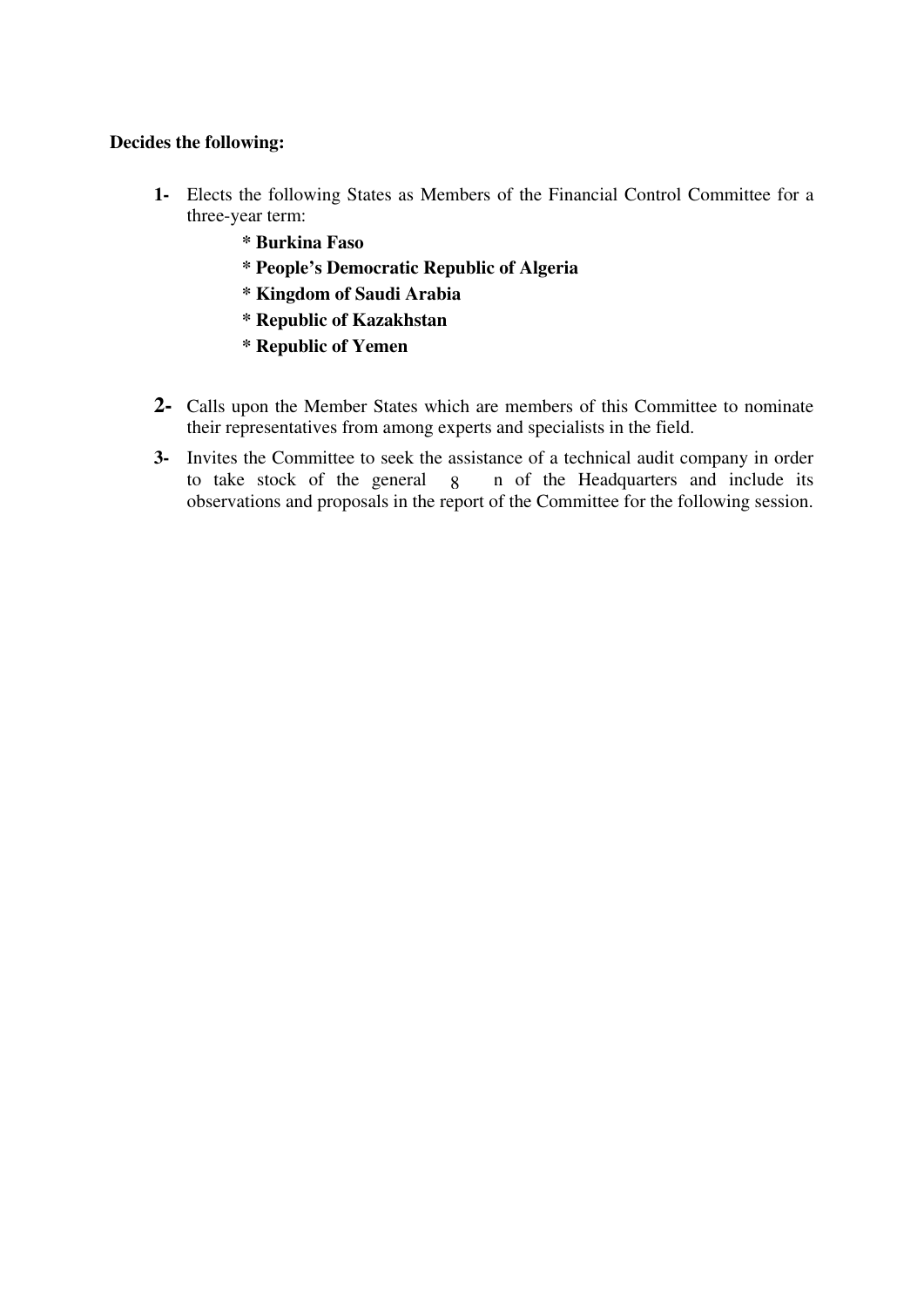

#### **Permanent Headquarters - Rabat, Kingdom of Morocco 23 Jumada II 1428 A.H. / 9 July 2007**

### **Decision on Item 3.3 of the Agenda: (Endorsing the appointment of the Deputy Director General)**

#### **The Executive Council,**

- In accordance with Article (12, III), paragraph (K) of the Charter,
- In accordance with the provisions of Article (20), paragraph (K) of the Rules of

Procedure of the Executive Council,

- Recalling Decision (CE25/2004/D.3.6) adopted by the Executive Council at its 25<sup>th</sup> Session,
- Considering the presentation made by the Director General,
- Considering the deliberations which have taken place,

#### **Decides the following:**

1 – Endorses the appointment of Dr. Hadi Azizzadeh as Deputy Director General for a three-year term as of 1st January 2008.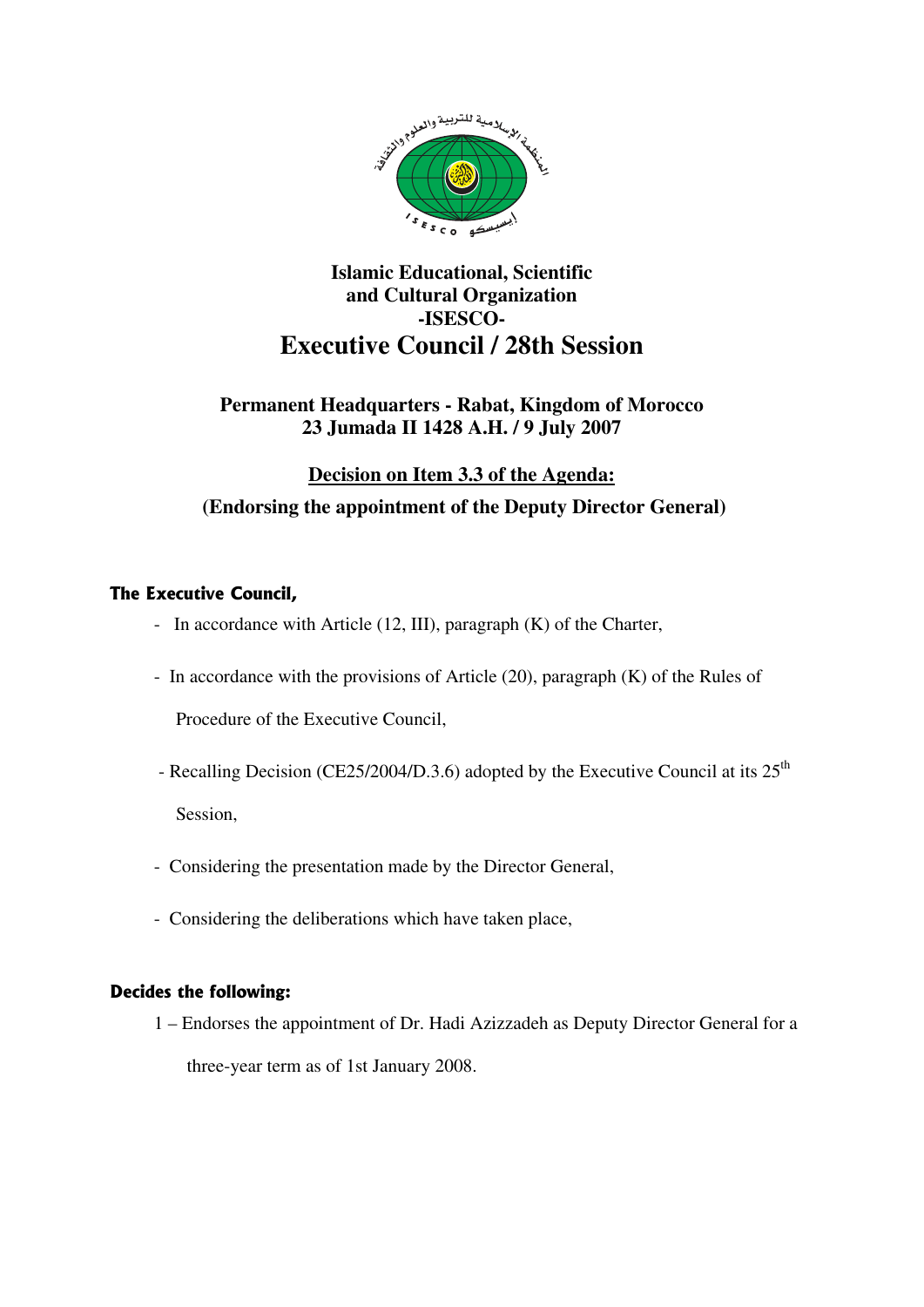

#### **Permanent Headquarters - Rabat, Kingdom of Morocco 23 Jumada II 1428 A.H. / 9 July 2007**

## **Decision on Item 4.1 of the Agenda: (Date and Venue of the 29th Executive Council Session)**

#### **The Executive Council,**

- In accordance with the provisions of Article (9) of the Rules of Procedure of the Executive Council, whereby the Council sets, during each one of its sessions, the date and venue of the following session,
- Having considered Document (CE 28/2007/4.1),
- Considering the deliberations which have taken place,

#### **Decides the following:**

- Convenes the 29<sup>th</sup> Session of the Executive Council in the first week of July 2008 at ISESCO's Permanent Headquarters in Rabat.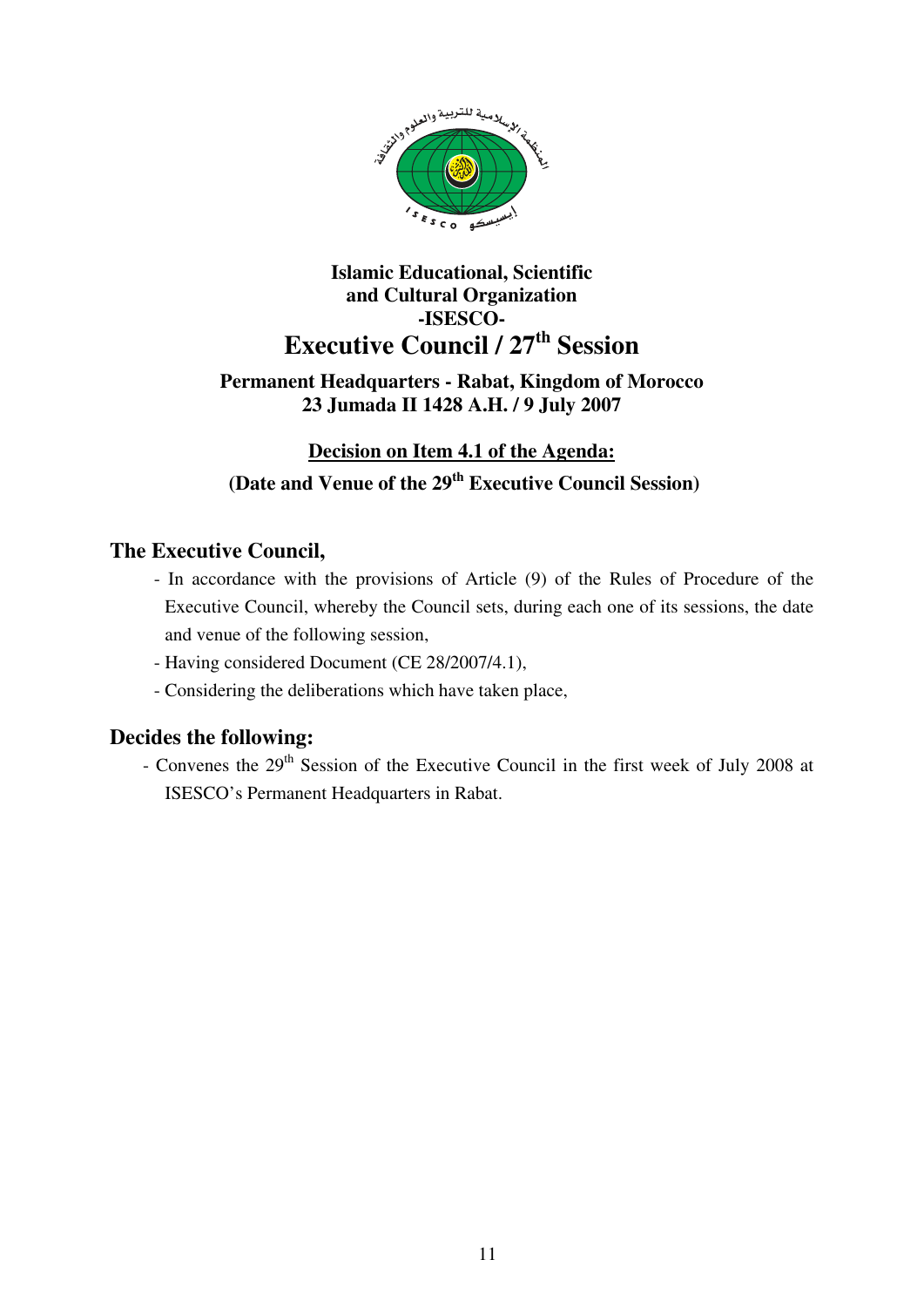

## **Executive Council / 28th Session**

**Permanent Headquarters - Rabat, Kingdom of Morocco 23 Jumada II 1428 A.H. / 9 July 2007** 

**Decision on:**

#### **(The names of the halls, rooms and pavilions of the permanent headquarters of the Organization)**

#### **The Executive Council**,

- In appreciation and recognition of the donations Their Majesties and Their Highnesses the Kings and Princes of the Member States have made toward the construction of the permanent headquarters of the Organization,
- Considering the deliberations which have taken place,

- Names the halls, rooms and pavilions of the permanent headquarters as follows:
	- a. The Conference Hall: **Hall of Islamic Solidarity**.
	- b. Meeting Room I: **Room of the Custodian of the Two Holy Mosques King Abdullah bin Abdulaziz Al Saud**.
	- c. Meeting Room II: **Room of His Majesty King Hassan II**.
	- d. Pavilion A (fourth floor): **Pavilion of His Highness Sheikh Zayed Bin Sultan Al Nahyane**.
	- e. Pavilion B (fourth flour): **Pavilion of His Highness Sheikh Jaber Al-Ahmad Al-Sabah**.
	- f. The Library: **Library of His Majesty Sultan Qaboos bin Said**.
	- g. The Mosque: **Mosque of His Highness Sheikh Dr. Sultan Al Qasimi**.
	- h. VIP Lounge: **Room of His Royal Highness Prince Talal Bin Abdulaziz**.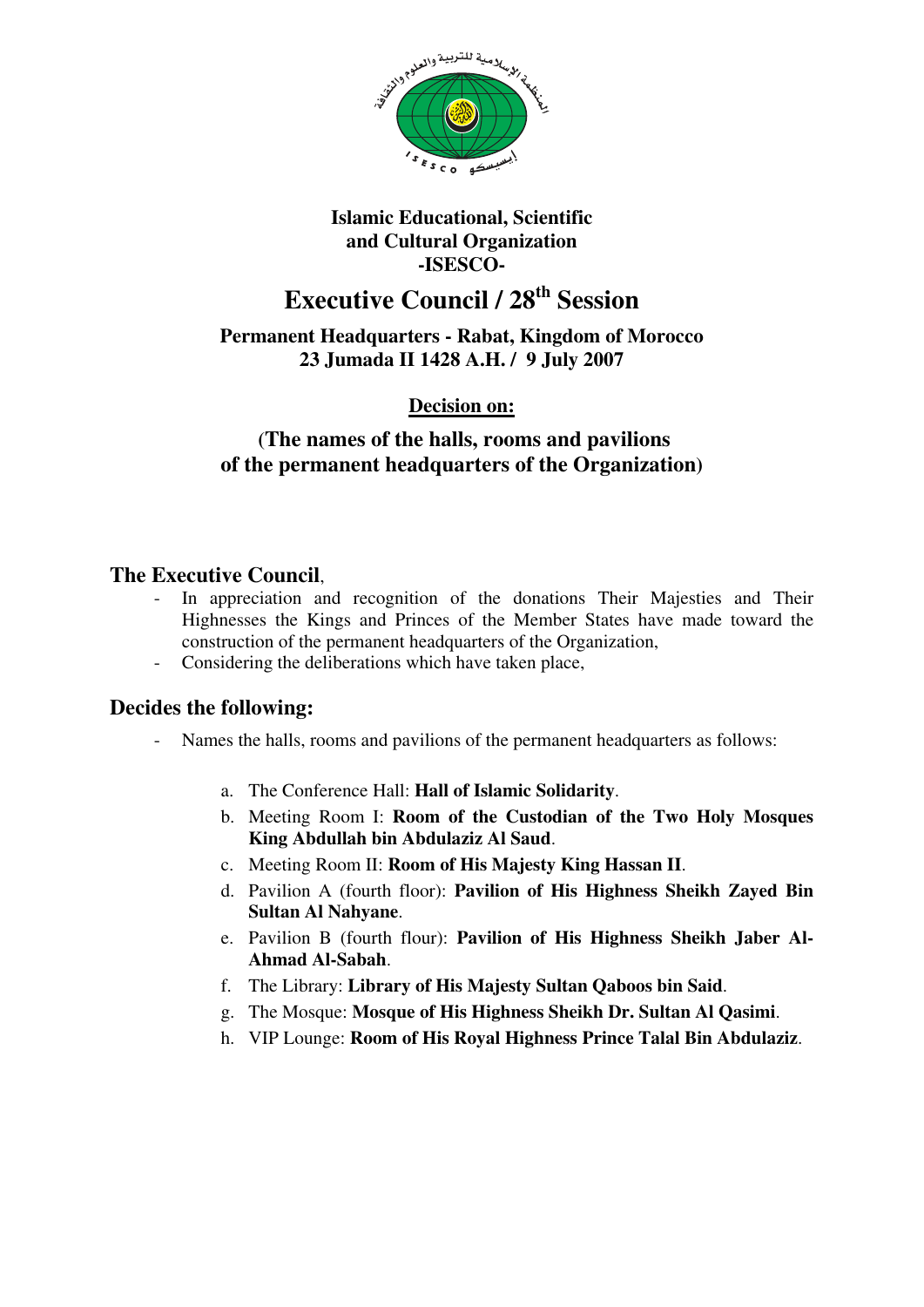

# **Executive Council / 28th Session**

#### **Permanent Headquarters - Rabat, Kingdom of Morocco 23 Jumada II 1428 A.H. / 9 July 2007**

#### **Decision on:**

#### **(The Director General)**

#### **The Executive Council**,

- Having taken stock of the considerable efforts being led by Dr. Abdulaziz Othman Altwaijri, the Director General,
- Having reviewed the outstanding achievements made by the Organization with the help of Allah, and thanks to the Director General's continuous efforts and dedicated endeavours, both in terms of good implementation of programmes and activities, sound management of the General Directorate, renewal and renovation in the successive action plans he supervised in preparation and implementation, and in terms of establishing a broad network of cooperation and partnership with international and regional organizations and fostering the presence of the Organization in international conferences and forums, to convey the Islamic civilizational message to the international community, redress false information on the image of Islam and Muslims, and support Islamic communities and minorities all over the world,

- **Lauds** the Director General's efforts, achievements and strenuous action to develop ISESCO, broaden the scope of its action and extend its radiance on the horizons.
- Invites the Kingdom of Saudi Arabia to nominate him for a new mandate at the head of the General Directorate.
- Recommends his re-election as Director General to the 10th General Conference.